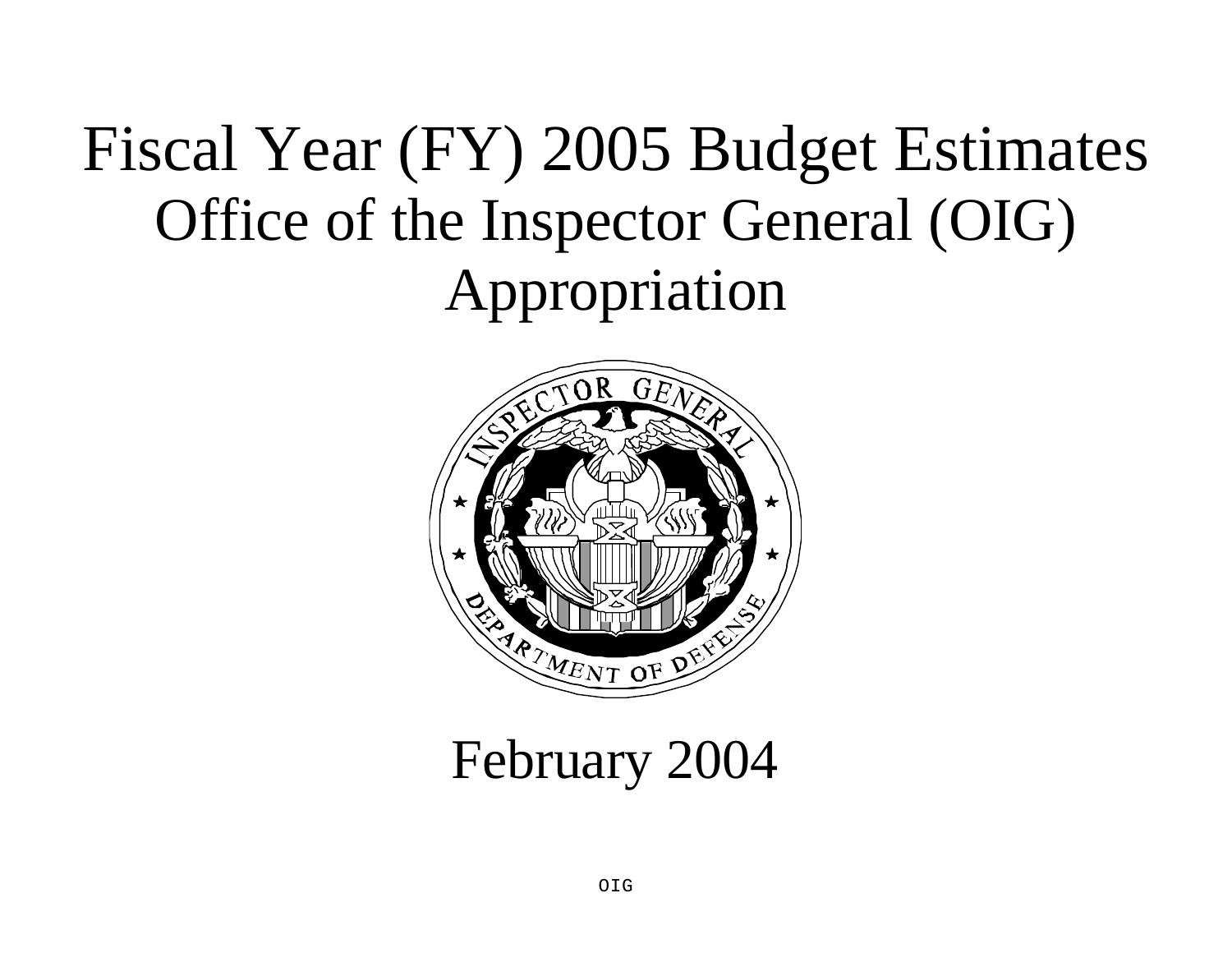#### **OFFICE OF THE INSPECTOR GENERAL Appropriation Highlights (\$ in Millions)**

| Appropriation Summary:             |  | FY 2003 Price Program FY 2004 Price Program<br>Actual Change Change Estimate Change Change |  | <b>FY 2005</b><br>Estimate |
|------------------------------------|--|--------------------------------------------------------------------------------------------|--|----------------------------|
| Office of the Inspector<br>General |  | 156.505 5.440 25.537 187.482 3.450 53.630                                                  |  | 244.562                    |

The Office of Inspector General (OIG) audits, inspects, and investigates the programs and operations of the Department of Defense. Additionally, the OIG recommends policies and conducts activities to promote economy, efficiency, and effectiveness in DoD programs and operations by preventing and detecting fraud, waste, and abuse. The OIG also informs DoD management and Congress about the problems and deficiencies in programs and operations and progress of corrective action. The OIG is involved in transforming initiatives to improve its operations and effectiveness to serve as a paradigm for a culture of both accountability and intelligent risk-taking throughout the Department.

The budget includes \$244.6 million for the OIG, an increase of \$57.1 million over the FY 2004 level. The increase is composed of \$3.5 million for price growth and a net program increase of \$53.6 million to support the OIG Mid-Range Financial Improvement Plan and non-audit mission requirements. The total civilian full-time equivalents (FTEs) will be 1,459, an increase of 177 FTEs. The budget includes funds (\$51.0 million) to support the Department's goal of achieving clean and auditable financial statements in the Mid-Range Financial Improvement Plan initiative and support (\$5.0 million) for non-audit mission support associated with the Defense Criminal Investigative Service, OIG Hotline and Intelligence Component. The FY 2005 program reflects the transfer of two full-time equivalents and associated funding (-\$0.3 million) from the OIG to the Defense Legal Services Agency for increased legal support for OIG operations. FY 2005 increases are offset by the decrease of one paid day (-\$0.5 million), a decrease in the workers compensation bill (-\$0.03 million), a reduction in the development costs for the Defense Audit Management Information System (DAMIS) (-\$0.2 million), and the completion of information technology upgrades, replacement and implementation of the electronic workflow system (-\$1.4 million).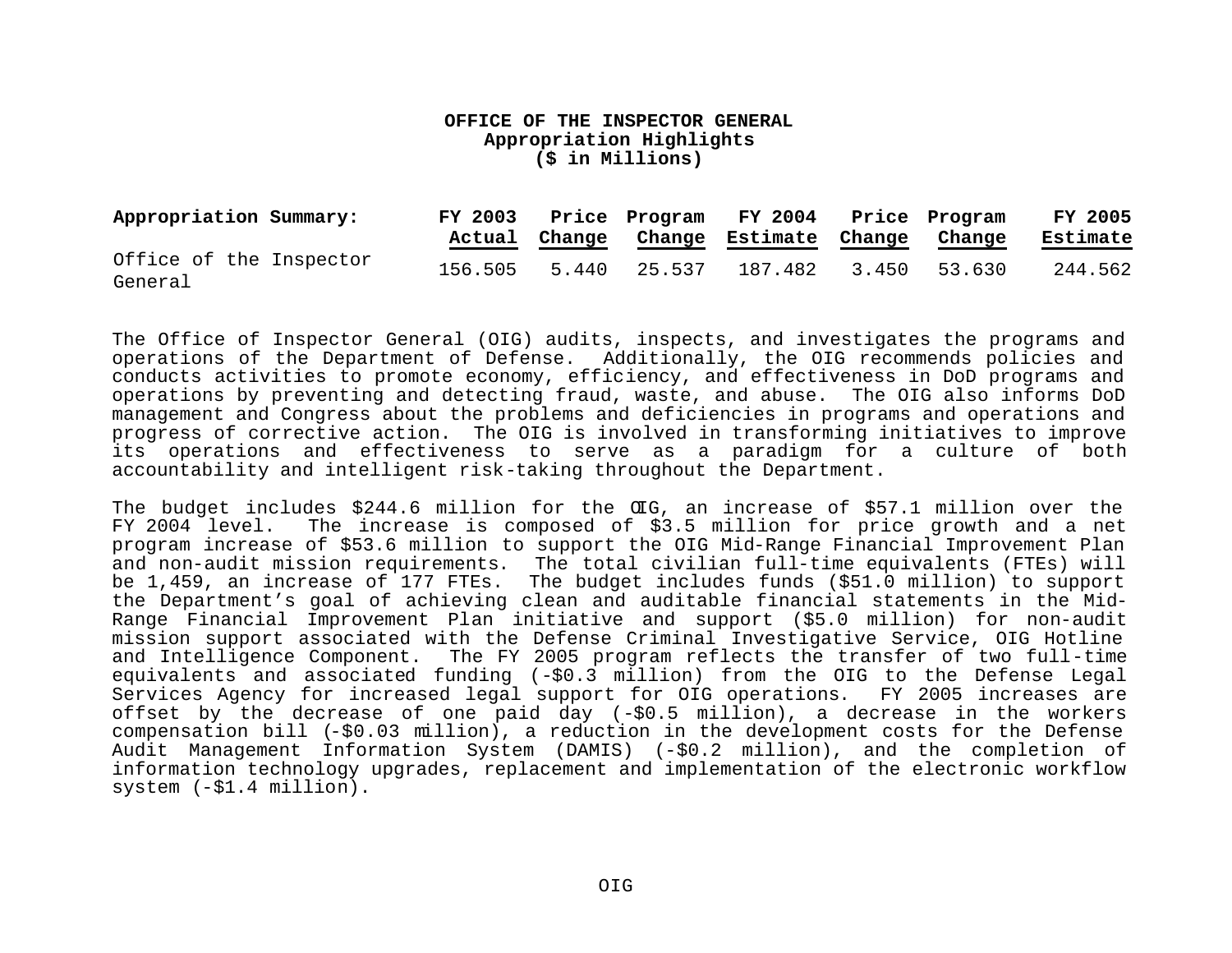# **OFFICE OF THE INSPECTOR GENERAL SUMMARY OF INCREASES AND DECREASES (\$ in Thousands) Fiscal Year (FY) 2005 Budget Estimates**

FY 2004 President's Budget Request 162,449

1. Congressional Adjustments a. Distributed Adjustments b. Undistributed Adjustments c. General Provisions FY 2004 Appropriated Amount 162,449 2. Emergency Supplemental a. Emergency Supplemental Funding Carryover b. FY 2004 Emergency Supplemental Appropriations Act (P.L. 108-106) 3. Fact-of-Life Change: Program Increase: 2,233 4. Reprogrammings (Requiring 1415 Actions) Increase: 22,800 Revised FY 2004 Estimate 187,482 5. Less: Emergency Supplemental Funding Normalized Current Estimate for FY 2004 187,482 Project and (\$433) for other information technology hardware and software upgrade/replacement. Mid-Range Financial Improvement Plan: Increase to support the DoD priority goal to gain clean and auditable financial statements by FY 2007 by contracting with independent public accounting firms.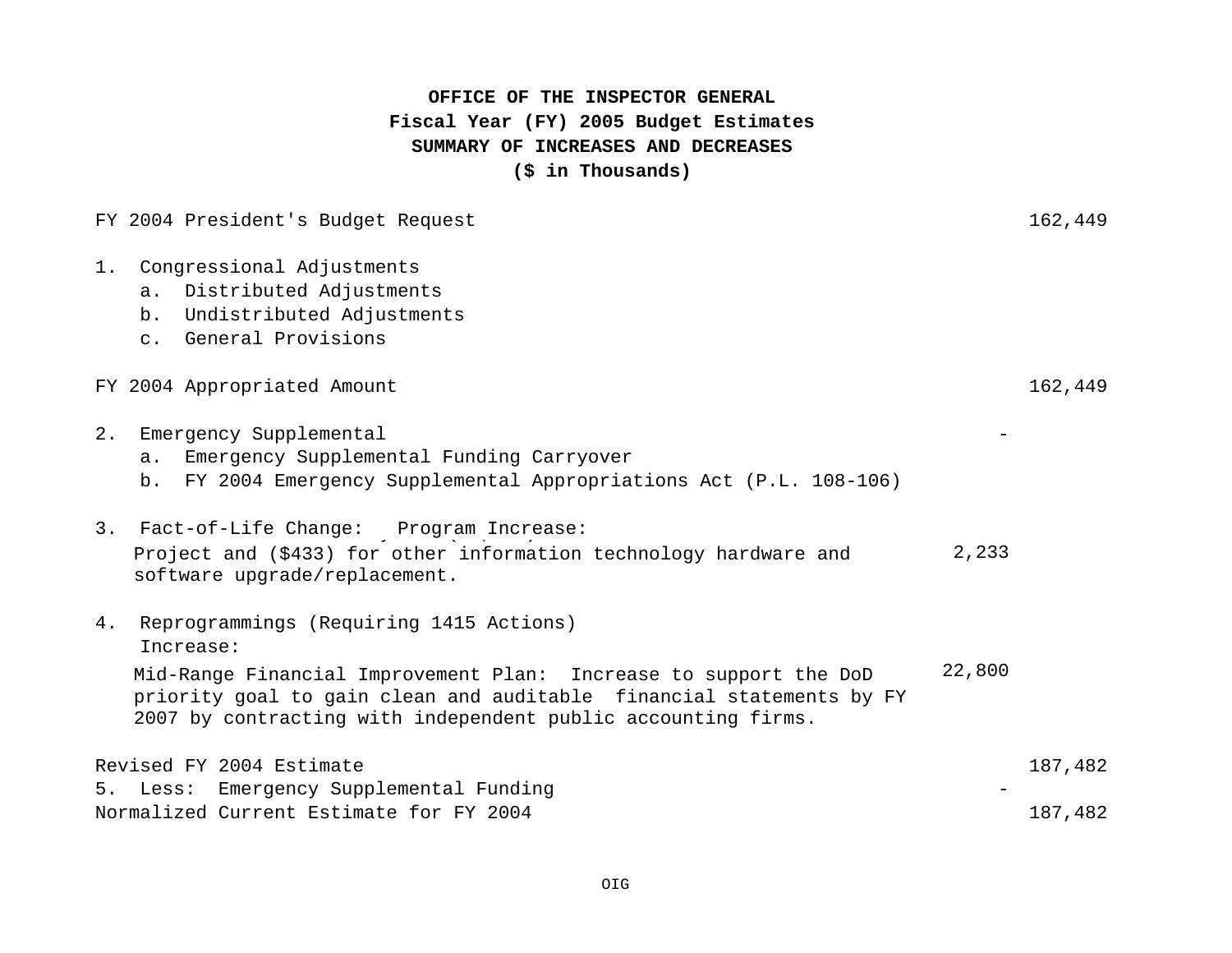# **OFFICE OF THE INSPECTOR GENERAL SUMMARY OF INCREASES AND DECREASES (\$ in Thousands) Fiscal Year (FY) 2005 Budget Estimates**

| б.  | Price Change                                                                                                                                                                                                                                                                                                                                                                                                                                                                      | 3,450                                 |
|-----|-----------------------------------------------------------------------------------------------------------------------------------------------------------------------------------------------------------------------------------------------------------------------------------------------------------------------------------------------------------------------------------------------------------------------------------------------------------------------------------|---------------------------------------|
| 7.  | Functional Transfers<br>Transfers In<br>a.<br>b. Transfers Out: 2 FTEs to the Defense Legal Services Agency                                                                                                                                                                                                                                                                                                                                                                       | $-267$                                |
| 8.  | Other Transfers (Non-Functional Transfers):                                                                                                                                                                                                                                                                                                                                                                                                                                       |                                       |
| 9.  | Program Increases<br>Annualization of New FY 2004 Program<br>a.<br>b. One-Time FY 2005 Costs<br>c. Program Growth in FY 2005<br>Mid-Range Financial Improvement Plan: Increase to support the<br>1.<br>DoD priority goal to gain clean and auditable financial statements<br>by FY 2007 by contracting with independent public accounting firms.<br>OIG non-audit mission support for the Defense Criminal<br>2.<br>Investigative Service, OIG Hotline and Intelligence Component | 51,000<br>5,000                       |
| 10. | Program Decreases<br>One-Time FY 2004 Costs<br>$a$ .<br>Program Decreases in FY 2005<br>b.<br>Decrease in 1 paid day (261 paid days).<br>$1$ .<br>Decrease in workers compensation bill.<br>2.<br>Decrease in development costs; DAMIS upgrade completed in FY 2<br>3.<br>Reduction in IT replacement (carryover actions into FY 2004)<br>4.                                                                                                                                      | $-500$<br>$-30$<br>$-200$<br>$-1,373$ |

FY 2005 Budget Request 244,562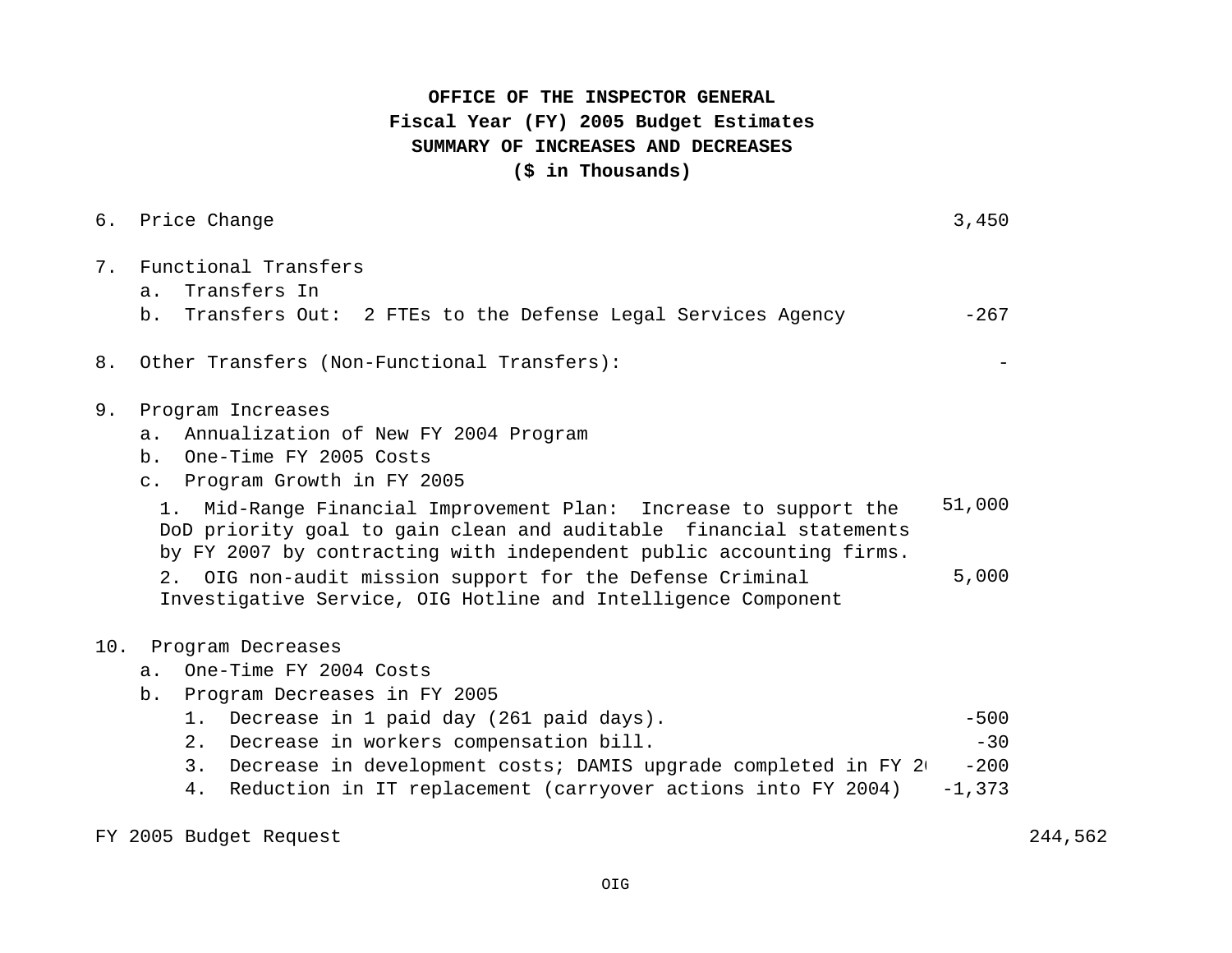# **OFFICE OF THE INSPECTOR GENERAL FY 2005 Budget Estimates Manpower Changes in Full-Time Equivalents FY 2003 THROUGH FY 2005**

|                                                                                                                                                                                                             |                 |                | Foreign National |       |
|-------------------------------------------------------------------------------------------------------------------------------------------------------------------------------------------------------------|-----------------|----------------|------------------|-------|
|                                                                                                                                                                                                             | US Direct Hire  | Direct         | Indirect Total   |       |
| 1 FY 2003 FTEs - Actual                                                                                                                                                                                     | 1,183           | $\mathbf 0$    | $\mathbf{1}$     | 1,184 |
| Functional Transfer to the Defense Legal Services Agency                                                                                                                                                    | $-2$            | $\mathbf 0$    | $\overline{0}$   | $-2$  |
| Mid-Range Financial Improvement Plan: Increase supports the<br>DoD priority goal to gain clean and auditable financial<br>statements by FY 2007 by contracting with independent public<br>accounting firms. | 67              | $\mathsf{O}$   | $\mathbf 0$      | 67    |
| Increase in Audit FTEs to meet increased financial statement<br>audit workload demands                                                                                                                      | 13 <sup>°</sup> | $\overline{0}$ | $\Omega$         | 13    |
| FY 2003 hiring actions delayed as a result of security<br>clearance backlog                                                                                                                                 | 20              | $\Omega$       | $\overline{0}$   | 20    |
| 2 FY 2004 FTEs - Estimate                                                                                                                                                                                   | 1,281           | 0              | $\mathbf{1}$     | 1,282 |
| Mid-Range Financial Improvement Plan: Increase supports the<br>DoD priority goal to gain clean and auditable financial<br>statements by FY 2007 by contracting with independent public<br>accounting firms. | 137             | $\mathbf 0$    | $\mathbf 0$      | 137   |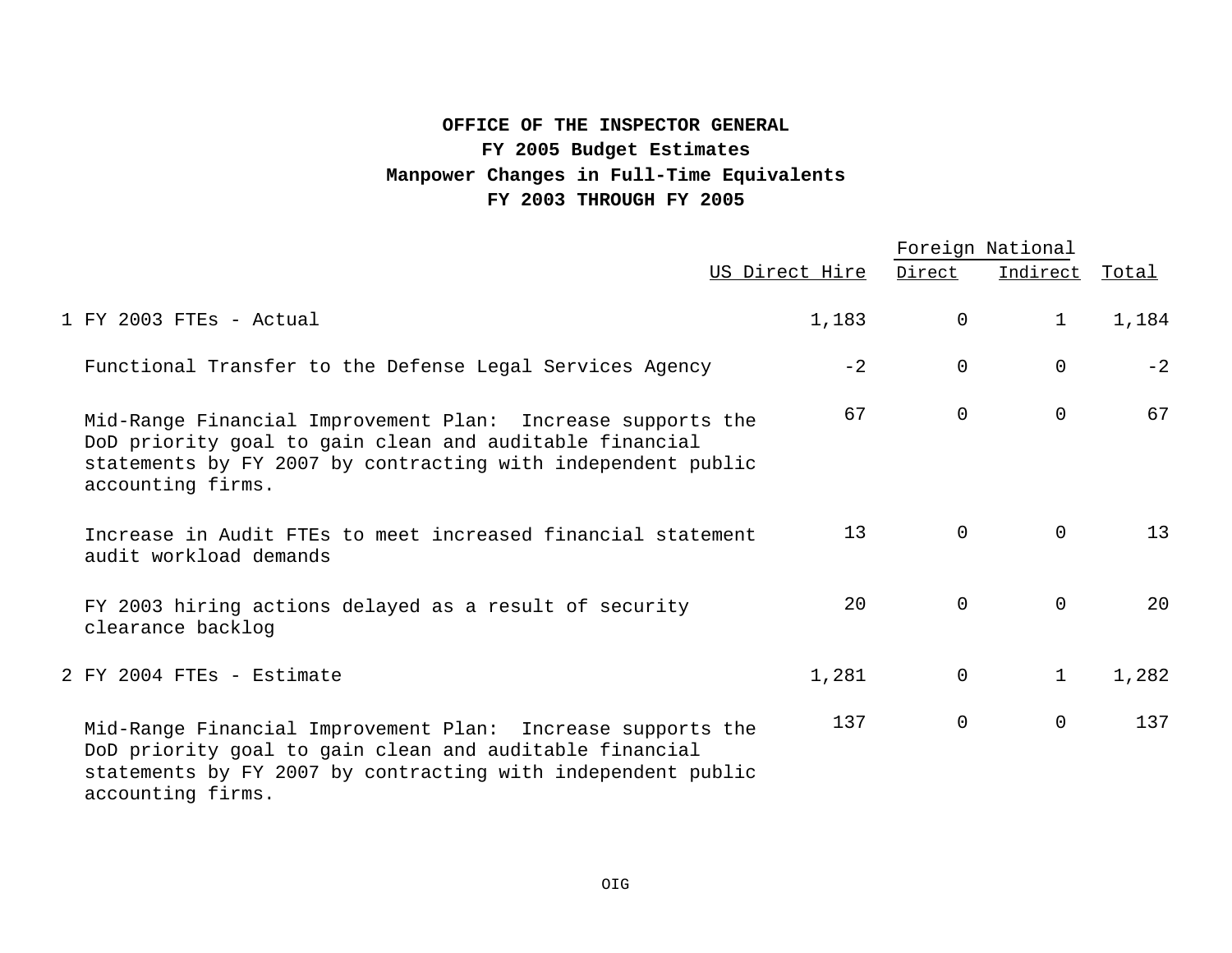# **OFFICE OF THE INSPECTOR GENERAL FY 2005 Budget Estimates Manpower Changes in Full-Time Equivalents FY 2003 THROUGH FY 2005**

|                                                                                                                                                       |                |              | Foreign National |          |  |
|-------------------------------------------------------------------------------------------------------------------------------------------------------|----------------|--------------|------------------|----------|--|
|                                                                                                                                                       | US Direct Hire | Direct       | Indirect         | Total    |  |
| Increase to support non-audit missions requirements for the<br>Defense Criminal Investigative Service, OIG Hotline, and the<br>Intelligence Component | 40             |              |                  | 40       |  |
| 3 FY 2005 FTEs - Estimate                                                                                                                             | 1,458          | $\mathsf{O}$ | $\mathbf{1}$     | 1,459    |  |
| 4 SUMMARY                                                                                                                                             |                |              |                  |          |  |
| FY 2003                                                                                                                                               |                |              |                  |          |  |
| O&M Total/Total Component                                                                                                                             | 1,183          | 0            | 1                | 1,184    |  |
| Direct Funded                                                                                                                                         | 1,183          | 0            | $\mathbf{1}$     | 1,184    |  |
| Reimbursable Funded                                                                                                                                   | $\Omega$       | $\Omega$     | $\Omega$         | $\Omega$ |  |
| FY 2004                                                                                                                                               |                |              |                  |          |  |
| O&M Total/Total Component                                                                                                                             | 1,281          | $\Omega$     | $\mathbf{1}$     | 1,282    |  |
| Direct Funded                                                                                                                                         | 1,281          | $\Omega$     | $\mathbf{1}$     | 1,282    |  |
| Reimbursable Funded                                                                                                                                   | $\Omega$       | $\Omega$     | $\Omega$         | $\Omega$ |  |
| FY 2005                                                                                                                                               |                |              |                  |          |  |
| O&M Total/Total Component                                                                                                                             | 1,458          | 0            | 1                | 1,459    |  |
| Direct Funded                                                                                                                                         | 1,458          | $\mathbf 0$  | 1                | 1,459    |  |
| Reimbursable Funded                                                                                                                                   | $\Omega$       | 0            | $\Omega$         | 0        |  |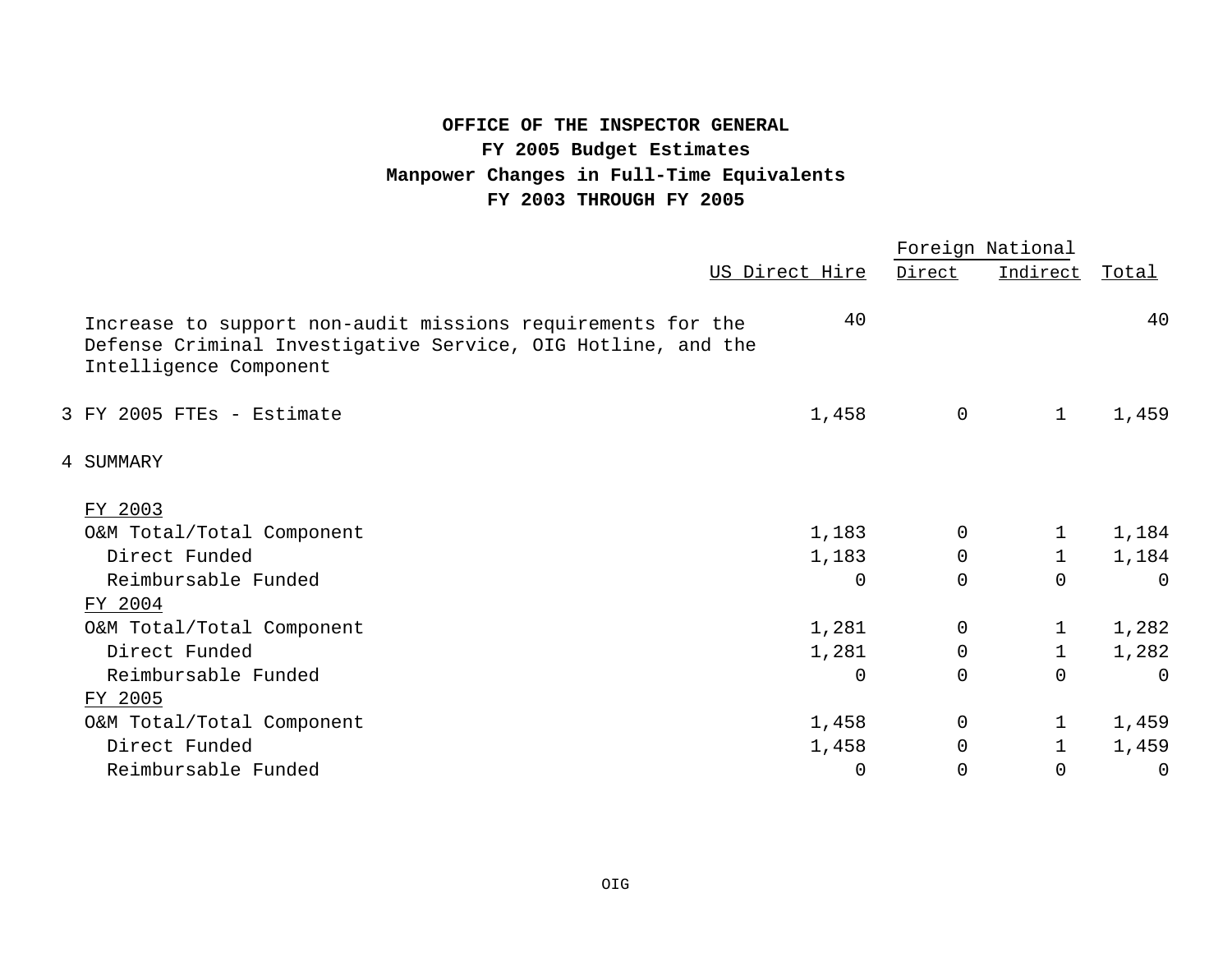## **OFFICE OF THE INSPECTOR GENERAL Fiscal Year (FY) 2005 Budget Estimates Personnel Summary**

|                                             |             |                |              | Change       | Change       |  |
|---------------------------------------------|-------------|----------------|--------------|--------------|--------------|--|
|                                             | FY 2003     | FY 2004        | FY 2005      | FY 2003/2004 | FY 2004/2005 |  |
| Active Military End Strength<br>(Total)     | 27          | 29             | 29           | $\Omega$     | 0            |  |
| Officer                                     | 27          | 29             | 28           | $\Omega$     | $-1$         |  |
| Enlisted                                    | $\mathbf 0$ | $\overline{0}$ | $\mathbf 1$  | $\Omega$     | $+1$         |  |
| Civilian End Strength (Total)               | 1,209       | 1,347          | 1,480        | $+138$       | $+133$       |  |
| U.S Direct Hire                             | 1,208       | 1,346          | 1,479        | $+138$       | $+133$       |  |
| Foreign National Indirect<br>Hire           | $\mathbf 1$ |                | 1            | $\Omega$     | $\mathbf 0$  |  |
| Active Military Average<br>Strength (Total) | 29          | 29             | 29           | $\Omega$     | $\mathbf 0$  |  |
| Officer                                     | 27          | 29             | 28           | $\Omega$     | $-1$         |  |
| Enlisted                                    | $\mathbf 0$ | $\overline{0}$ | $\mathbf{1}$ | $\Omega$     | $+1$         |  |
| Civilian Workyears (Total)                  | 1,184       | 1,282          | 1,459        | $+98$        | $+177$       |  |
| U.S. Direct Hire                            | 1,183       | 1,281          | 1,458        | $+98$        | $+177$       |  |
| Foreign National Indirect<br>Hire           | 1           |                | 1            | $\Omega$     | $\mathsf{O}$ |  |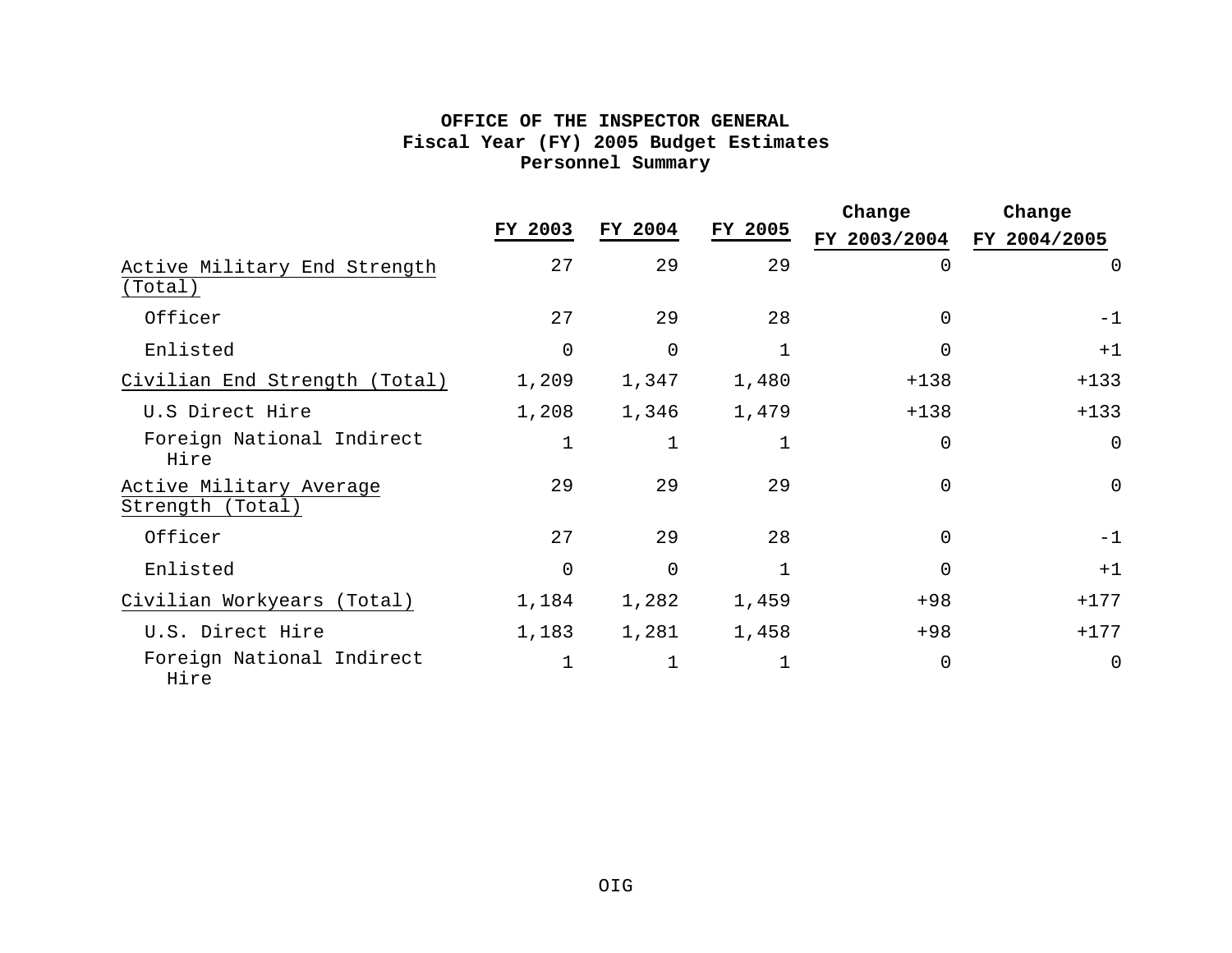|     |                                               | FY 2003  | PRICE GROWTH   |                | <b>PROGRAM</b> | FY 2004        |
|-----|-----------------------------------------------|----------|----------------|----------------|----------------|----------------|
|     |                                               | PROGRAM  | <b>PERCENT</b> | <b>AMOUNT</b>  | <b>GROWTH</b>  | <b>PROGRAM</b> |
|     | CIVILIAN PERSONNEL COMPENSATION               |          |                |                |                |                |
| 101 | Executive, General and Spec. Sche             | 117,760  | 4.12%          | 4,850          | 7,863          | 130,473        |
| 103 | Wage Board                                    | 47       | 4.26%          | $\overline{2}$ | $\Omega$       | 49             |
| 106 | Benefits to Former Employees                  | $\Omega$ | 0.00%          | $\Omega$       | $\Omega$       | $\Omega$       |
| 107 | Voluntary Separation Incentive Pa             | $\Omega$ | $0.00$ %       | $\Omega$       | $\Omega$       | $\Omega$       |
| 111 | Disability Compensation                       | 481      | $0.00$ %       | $\Omega$       | 11             | 492            |
| 199 | Total Civilian Personnel Compensa             | 118,288  |                | 4,852          | 7,874          | 131,014        |
|     | <b>TRAVEL</b>                                 |          |                |                |                |                |
| 308 | Travel of Persons                             | 5,825    | 1.3%           | 76             | 2,514          | 8,415          |
| 399 | Total Travel                                  | 5,825    |                | 76             | 2,514          | 8,415          |
|     | DEFENSE WCF SUPPLIES & MATERIALS PURCHASES    |          |                |                |                |                |
| 502 | Army Fund Equipment                           | $\Omega$ | 0.0%           | $\Omega$       | $\Omega$       | $\Omega$       |
| 507 | GSA Managed Equipment                         | 69       | 1.3%           | $\mathbf{1}$   | 3              | 73             |
| 599 | Total Fund Equipment Purchases                | 69       |                | $\mathbf{1}$   | 3              | 73             |
|     | OTHER FUND PURCHASES (EXCLUDE TRANSPORTATION) |          |                |                |                |                |
| 633 | Defense Publication & Printing Se             | 100      | $-2.0%$        | $-2$           | 4              | 102            |
| 647 | DISA Information Services                     | 16       | 0.0%           | $\Omega$       | $-4$           | 12             |
| 671 | Communications Svcs (DISA) Tier 2             | 104      | 0.0%           | $\Omega$       | 517            | 621            |
| 673 | Defense Finance & Accounting Svc              | 364      | 14.2%          | 52             | 211            | 627            |
| 677 | Communications Svcs (DISA) Tier 1             | $\Omega$ | 0.0%           | $\Omega$       | $\Omega$       | $\Omega$       |
| 678 | Defense Security Service                      | 230      | 3.0%           | 7              | $-237$         | $\Omega$       |
| 699 | Total Purchases                               | 814      | 0              | 57             | 491            | 1,362          |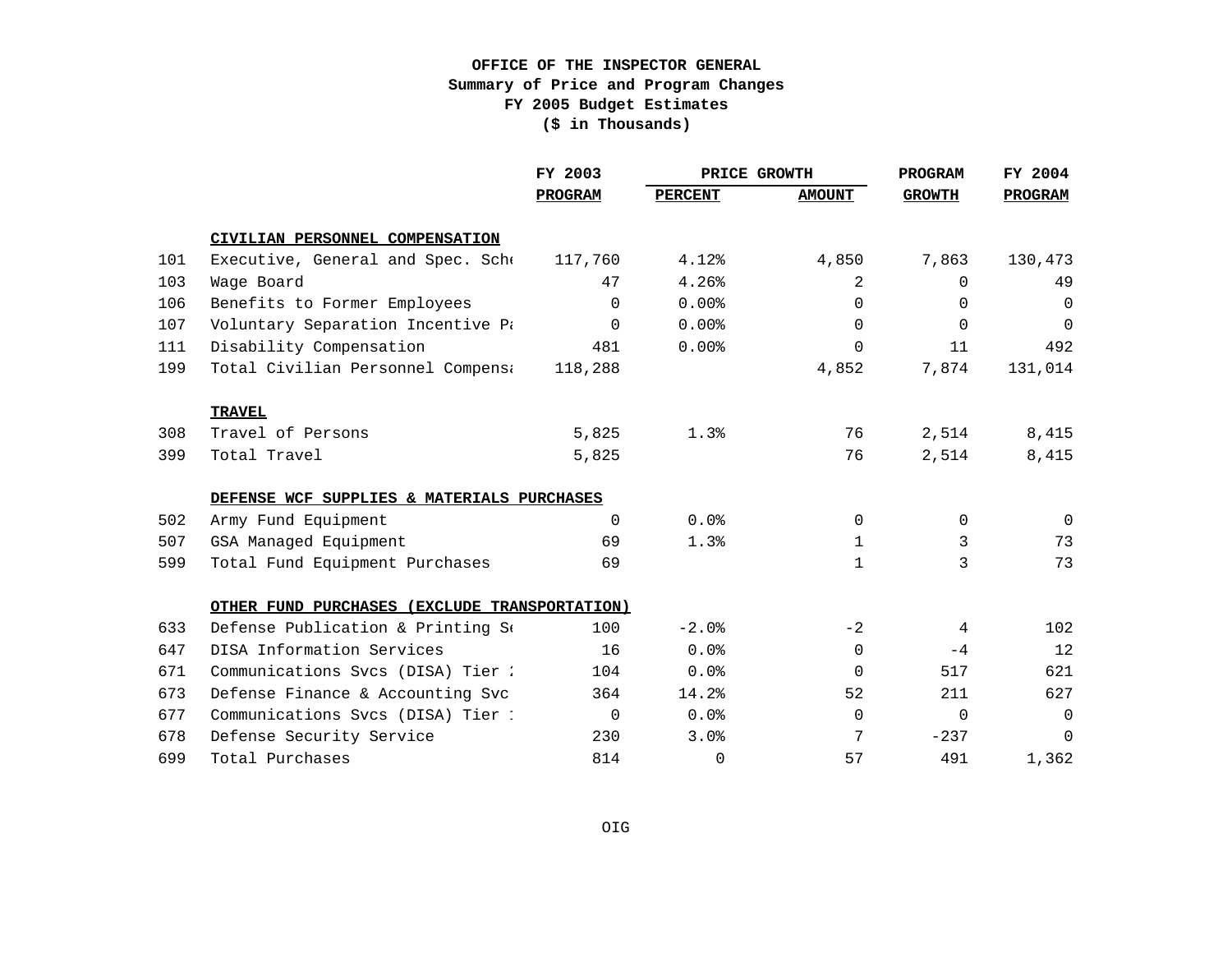|      |                                   | FY 2003        | PRICE GROWTH   |                | <b>PROGRAM</b> | FY 2004        |
|------|-----------------------------------|----------------|----------------|----------------|----------------|----------------|
|      |                                   | <b>PROGRAM</b> | <b>PERCENT</b> | <b>AMOUNT</b>  | <b>GROWTH</b>  | <b>PROGRAM</b> |
|      | <b>TRANSPORTATION</b>             |                |                |                |                |                |
| 771  | Commercial Transportation         | 172            | 1.3%           | $\overline{2}$ | 166            | 340            |
| 799  | Total Transportation              | 172            |                | $\overline{2}$ | 166            | 340            |
|      | OTHER PURCHASES                   |                |                |                |                |                |
| 901  | Foreign National Indirect Hire    | 42             | 4.8%           | 2              | 18             | 62             |
| 912  | Rent Payments to GSA (SLUC)       | 11,532         | 1.7%           | 196            | 1,485          | 13,213         |
| 914  | Purchased Communications (Non-Fur | 2,314          | 1.3%           | 29             | 534            | 2,877          |
| 915  | Rents (Non-GSA)                   | $\Omega$       | 1.3%           | $\Omega$       | 41             | 41             |
| 917  | Postal Services (U.S.P.S.)        | 26             | 0.0%           | $\Omega$       | -8             | 18             |
| 920  | Supplies & Materials (Non-Fund)   | 2,431          | 1.3%           | 31             | $-312$         | 2,150          |
| 921  | Printing & Reproduction           | 0              | 1.3%           | 0              | 108            | 108            |
| 922  | Equipment Maintenance - Contract  | 392            | 1.3%           | 5              | 230            | 627            |
| 923  | Facility Maintenance - Contract   | 453            | 1.3%           | 6              | 144            | 603            |
| 925  | Equipment Purchases (Non-Fund)    | 10,374         | 1.3%           | 134            | 2,754          | 13,262         |
| 932  | Management & Professional Spt Svo | 63             | 1.3%           | $\mathbf{1}$   | 190            | 254            |
| 933  | Studies, Analysis & Eval          | $\Omega$       | 1.3%           | $\Omega$       | $\Omega$       | 0              |
| 987  | Other Intra-government Purchases  | 2,297          | 1.3%           | 30             | $-385$         | 1,942          |
| 989  | Other Contracts                   | 1,413          | 1.3%           | 18             | 9,690          | 11,121         |
| 999  | Total Other Purchases             | 31,337         |                | 452            | 14,489         | 46,278         |
| 9999 | <b>TOTAL</b>                      | 156,505        | $\mathbf 0$    | 5,440          | 25,537         | 187,482        |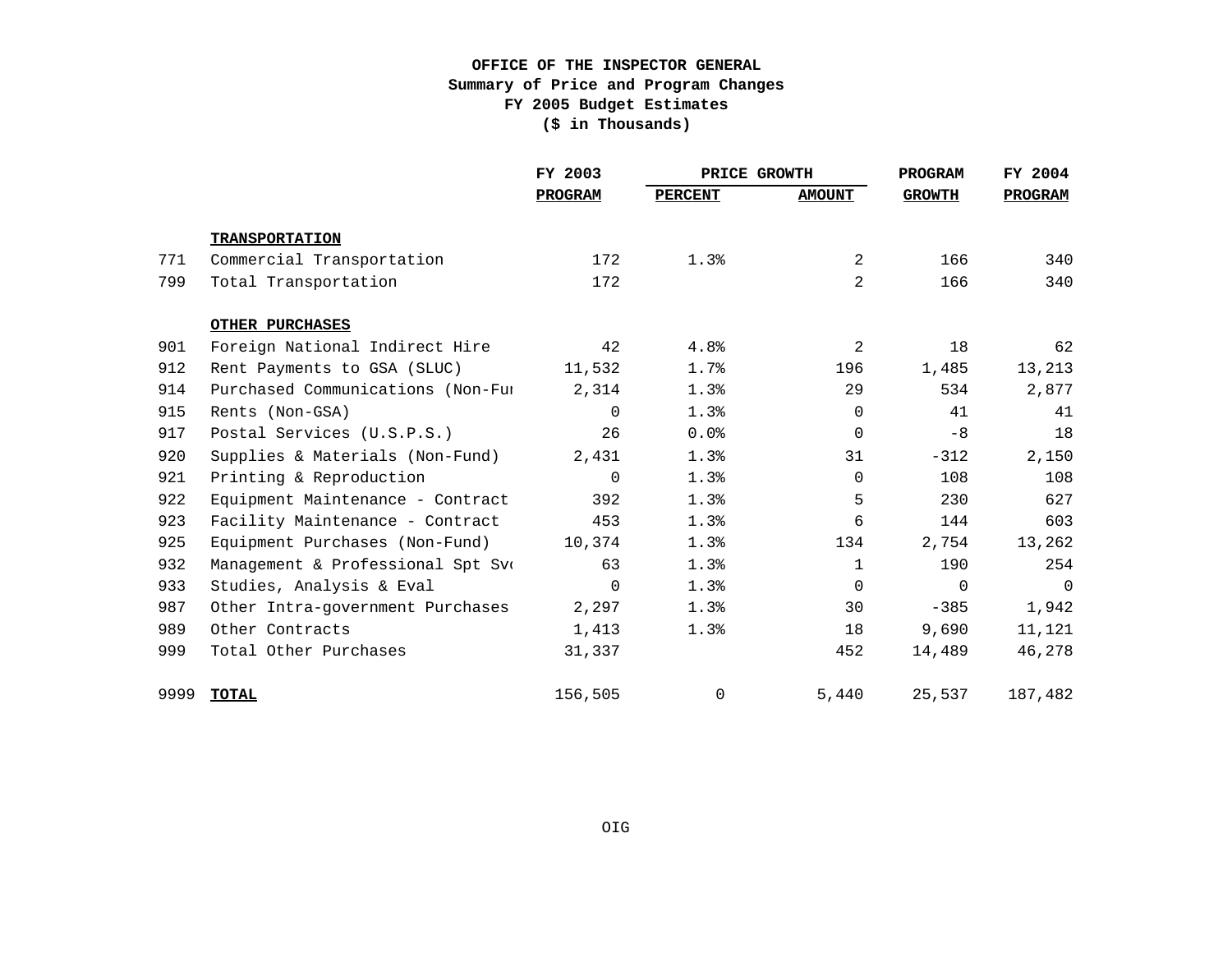|     |                                               | FY 2004  | PRICE GROWTH   |               | <b>PROGRAM</b> | FY 2005     |
|-----|-----------------------------------------------|----------|----------------|---------------|----------------|-------------|
|     |                                               | PROGRAM  | <b>PERCENT</b> | <b>AMOUNT</b> | <b>GROWTH</b>  | PROGRAM     |
|     | CIVILIAN PERSONNEL COMPENSATION               |          |                |               |                |             |
| 101 | Executive, General and Spec. Sche             | 130,473  | 2.15%          | 2,807         | 15,943         | 149,223     |
| 103 | Wage Board                                    | 49       | 2.04%          | $\mathbf{1}$  | $\Omega$       | 50          |
| 106 | Benefits to Former Employees                  | $\Omega$ | 0.00%          | $\Omega$      | $\Omega$       | 0           |
| 107 | Voluntary Separation Incentive Pa             | $\Omega$ | $0.00$ %       | $\Omega$      | $\Omega$       | $\mathbf 0$ |
| 111 | Disability Compensation                       | 492      | $0.00$ %       | $\Omega$      | $-30$          | 462         |
| 199 | Total Civilian Personnel Compensa             | 131,014  |                | 2,808         | 15,913         | 149,735     |
|     | <b>TRAVEL</b>                                 |          |                |               |                |             |
| 308 | Travel of Persons                             | 8,415    | 1.3%           | 109           | 3,180          | 11,704      |
| 399 | Total Travel                                  | 8,415    |                | 109           | 3,180          | 11,704      |
|     | DEFENSE WCF SUPPLIES & MATERIALS PURCHASES    |          |                |               |                |             |
| 502 | Army Fund Equipment                           | $\Omega$ | 4.5%           | $\Omega$      | $\Omega$       | $\Omega$    |
| 507 | GSA Managed Equipment                         | 73       | 1.3%           | $\mathbf{1}$  | 106            | 180         |
| 599 | Total Fund Equipment Purchases                | 73       |                | $\mathbf{1}$  | 106            | 180         |
|     | OTHER FUND PURCHASES (EXCLUDE TRANSPORTATION) |          |                |               |                |             |
| 633 | Defense Publication & Printing Se             | 102      | 0.3%           | 0             | $\mathbf{1}$   | 103         |
| 647 | DISA Information Services                     | 12       | 0.0%           | $\Omega$      | $\Omega$       | 12          |
| 671 | Communications Svcs (DISA) Tier 2             | 621      | 0.0%           | $\Omega$      | 4              | 625         |
| 673 | Defense Finance & Accounting Svc              | 627      | 4.3%           | 27            | $-10$          | 644         |
| 677 | Communications Svcs (DISA) Tier 1             | $\Omega$ | 0.0%           | $\Omega$      | $\Omega$       | $\mathbf 0$ |
| 678 | Defense Security Service                      | $\Omega$ | 0.0%           | $\Omega$      | $\Omega$       | $\Omega$    |
| 699 | Total Purchases                               | 1,362    | $\Omega$       | 27            | $-5$           | 1,384       |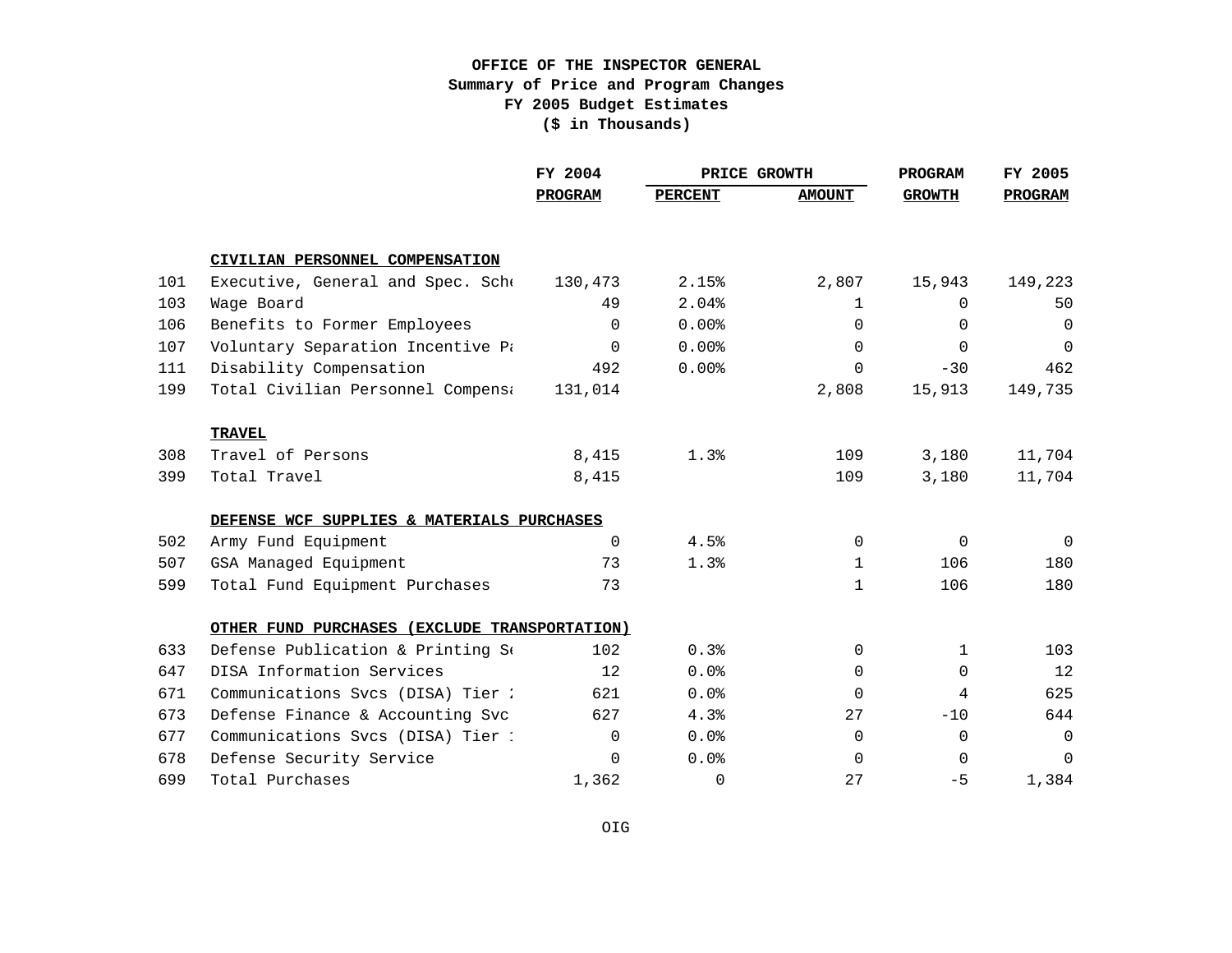|      |                                   | FY 2004        | PRICE GROWTH   |               | <b>PROGRAM</b> | FY 2005        |
|------|-----------------------------------|----------------|----------------|---------------|----------------|----------------|
|      |                                   | <b>PROGRAM</b> | <b>PERCENT</b> | <b>AMOUNT</b> | <b>GROWTH</b>  | <b>PROGRAM</b> |
|      | <b>TRANSPORTATION</b>             |                |                |               |                |                |
| 771  | Commercial Transportation         | 340            | 1.3%           | 5             | 18             | 363            |
| 799  | Total Transportation              | 340            |                | 5             | 18             | 363            |
|      | OTHER PURCHASES                   |                |                |               |                |                |
| 901  | Foreign National Indirect Hire    | 62             | 3.2%           | 2             | $\Omega$       | 64             |
| 912  | Rent Payments to GSA (SLUC)       | 13,213         | 1.5%           | 198           | 177            | 13,588         |
| 914  | Purchased Communications (Non-Fur | 2,877          | 1.3%           | 37            | 74             | 2,988          |
| 915  | Rents (Non-GSA)                   | 41             | 1.3%           | 1             | $\Omega$       | 42             |
| 917  | Postal Services (U.S.P.S.)        | 18             | 0.0%           | 0             | $\Omega$       | 18             |
| 920  | Supplies & Materials (Non-Fund)   | 2,150          | 1.3%           | 28            | 351            | 2,529          |
| 921  | Printing & Reproduction           | 108            | 1.3%           | 0             | 1              | 109            |
| 922  | Equipment Maintenance - Contract  | 627            | 1.3%           | 8             | $\Omega$       | 635            |
| 923  | Facility Maintenance - Contract   | 603            | 1.3%           | 8             | $-43$          | 568            |
| 925  | Equipment Purchases (Non-Fund)    | 13,262         | 1.3%           | 172           | $-2,588$       | 10,846         |
| 932  | Management & Professional Spt Svo | 254            | 1.3%           | 0             | 4              | 258            |
| 933  | Studies, Analysis & Eval          | $\Omega$       | 1.3%           | $\Omega$      | $\Omega$       | 0              |
| 987  | Other Intra-government Purchases  | 1,942          | 1.3%           | 25            | $-126$         | 1,841          |
| 989  | Other Contracts                   | 11,121         | 1.3%           | 144           | 36,445         | 47,710         |
| 999  | Total Other Purchases             | 46,278         |                | 500           | 34,418         | 81,196         |
| 9999 | <b>TOTAL</b>                      | 187,482        | 0              | 3,450         | 53,630         | 244,562        |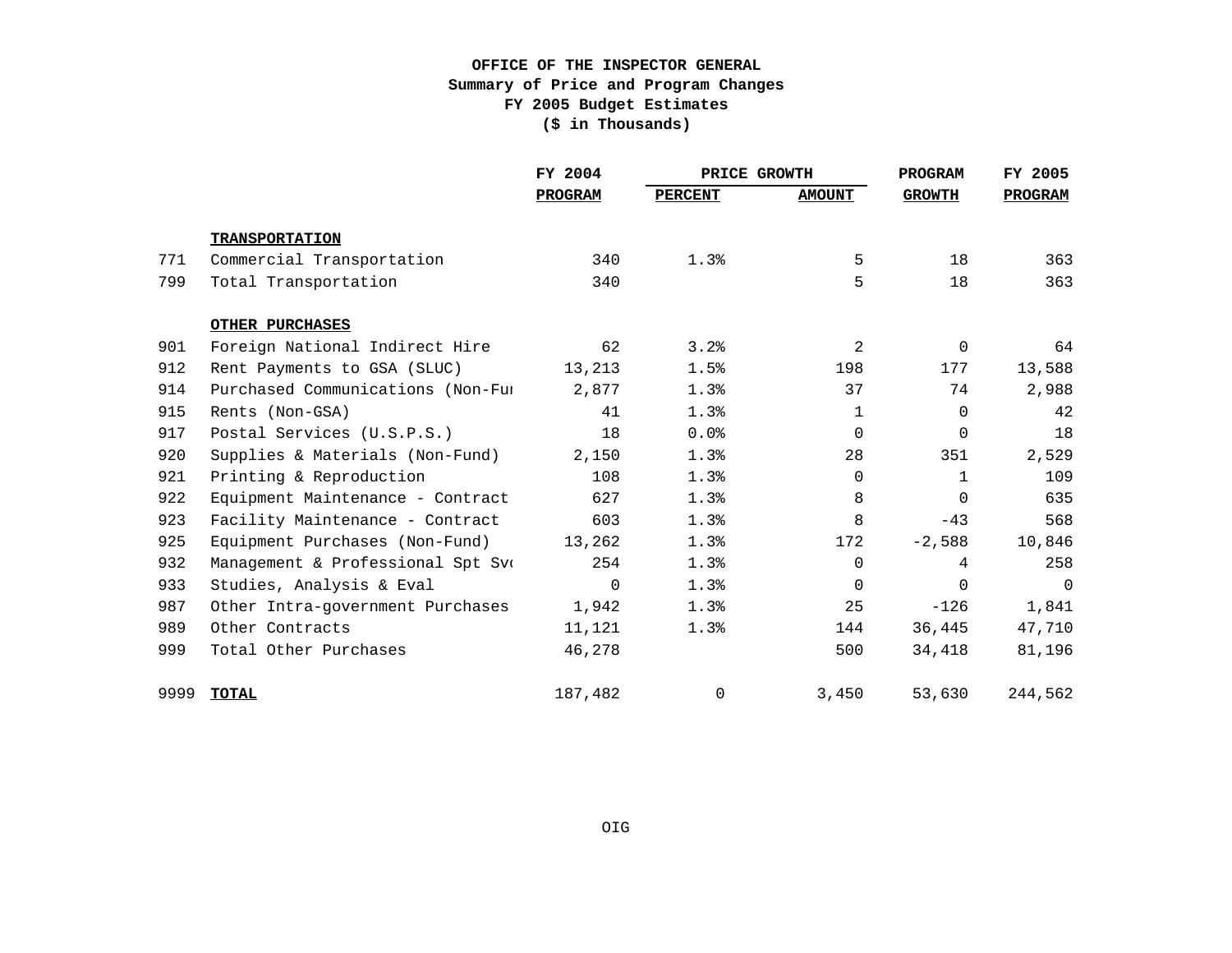#### **Summary:**

| (Dollars in Thousands)             |  |             |              |        |                                           |       |        |              |
|------------------------------------|--|-------------|--------------|--------|-------------------------------------------|-------|--------|--------------|
| Appropriation Summary:             |  | FY          |              |        | Price Progra FY 2004 Price Progra FY 2005 |       |        |              |
|                                    |  | 2003        | Chang        | m      | Estimat                                   | Chang | m      | Estimat      |
|                                    |  | Actual      | $\mathbf{e}$ | Change | e                                         | e     | Change | $\mathbf{e}$ |
| Office of the Inspector<br>General |  | 156.50<br>ᄃ |              |        | 5,440 25,537 187,482 3,450 53,630 244,562 |       |        |              |

#### **I. Description of Operations Financed:**

The Office of the Inspector General (OIG) is statutorily responsible for serving as an independent and objective unit "to conduct and supervise audits and investigations relating to the programs and operations of the [Department of Defense  $(DOD)$ ]."<sup>1</sup> Section 1117 of the FY 1983 Department of Defense Authorization Act (Public Law 97-252) established an Inspector General for the Department of Defense by amending Public Law 95-454, the Inspector General Act of 1978 (5 USC Appendix 3). In accordance with this Act, the Department of Defense Office of Inspector General(OIG) was established to:

(1) to conduct and supervise audits and investigations relating to the programs and operations of the establishments listed in section  $11(2)$ ;

(2) to provide leadership and coordination and recommend policies for activities designed (A) to promote economy, efficiency, and effectiveness in the administration of, and (B) to prevent and detect fraud and abuse in, such programs and operations; and

(3) to provide a means for keeping the head of the establishment and the Congress fully and currently informed about problems and deficiencies relating to the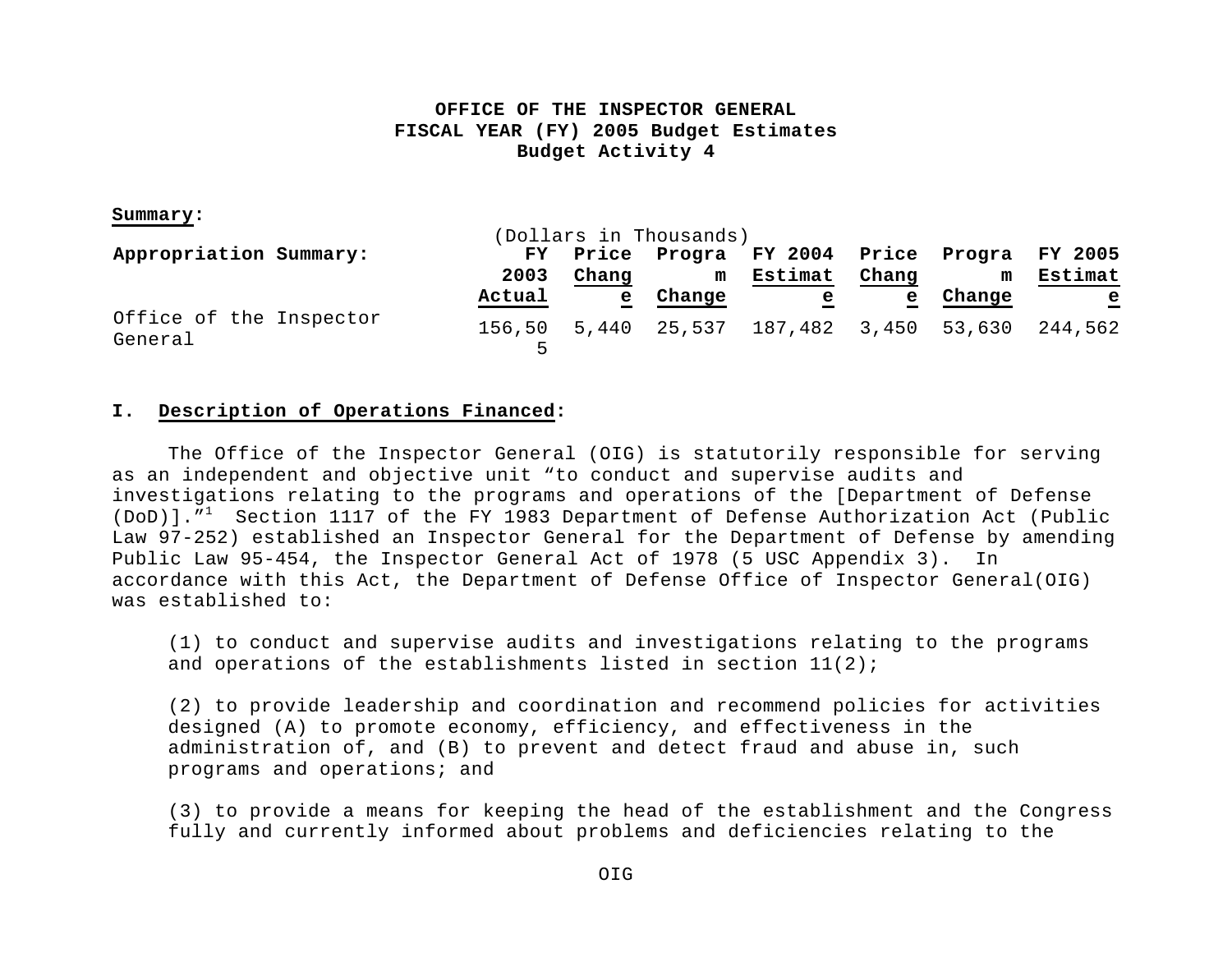administration of such programs and operations and the necessity for and progress of corrective action.

 ${}^{1}$ IG Act, as amended, Section 2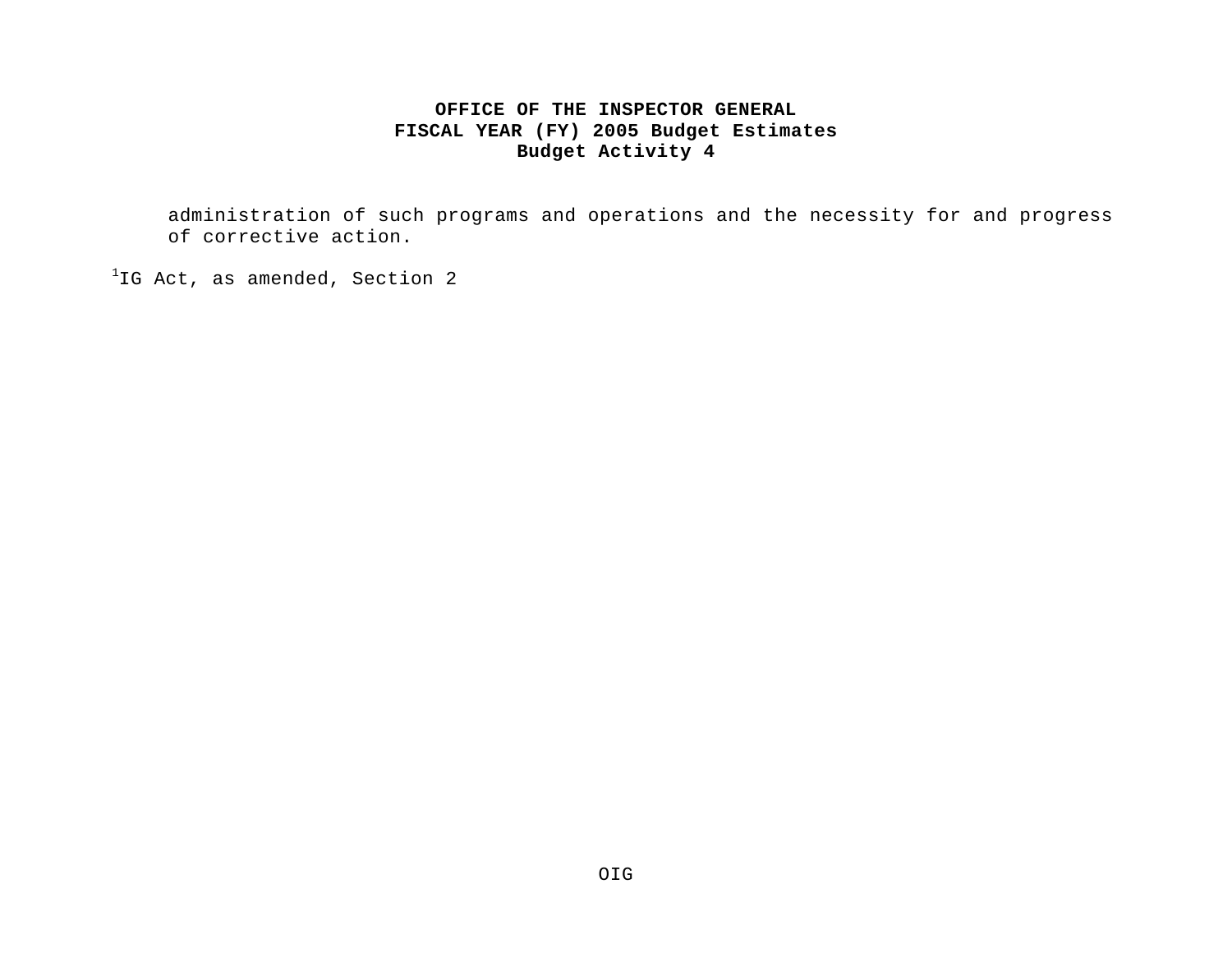#### **I. Descriptions of Operations Financed (continued):**

In addition to the other duties and responsibilities specified in the Act, the Inspector General shall: $2$ 

(1) be the principal adviser to the Secretary of Defense for matters relating to the prevention and detection of fraud, waste, and abuse in the programs and operations of the Department;

(2) initiate, conduct, and supervise such audits and investigations in the Department of Defense (including the military departments) as the Inspector General considers appropriate;

(3) provide policy direction for audits and investigations relating to fraud, waste, and abuse and program effectiveness;

(4) investigate fraud, waste, and abuse uncovered as a result of other contract and internal audits, as the Inspector General considers appropriate;

(5) develop policy, monitor and evaluate program performance, and provide guidance with respect to all Department activities relating to criminal investigation programs;

(6) monitor and evaluate the adherence of Department auditors to internal audit, contract audit, and internal review principles, policies, and procedures; (7) develop policy, evaluate program performance, and monitor actions taken by all

components of the Department in response to contract audits, internal audits, internal review reports, and audits conducted by the Comptroller General of the United States;

(8) request assistance as needed from other audit, inspection, and investigative units of the Department of Defense (including military departments); and (9) give particular regard to the activities of the internal audit, inspection, and investigative units of the military departments with a view toward avoiding duplication and insuring effective coordination and cooperation.

The budget includes \$244.6 million for the OIG, an increase of \$57.1 million over the FY 2004 level. The increase is composed of \$3.5 million for price growth and a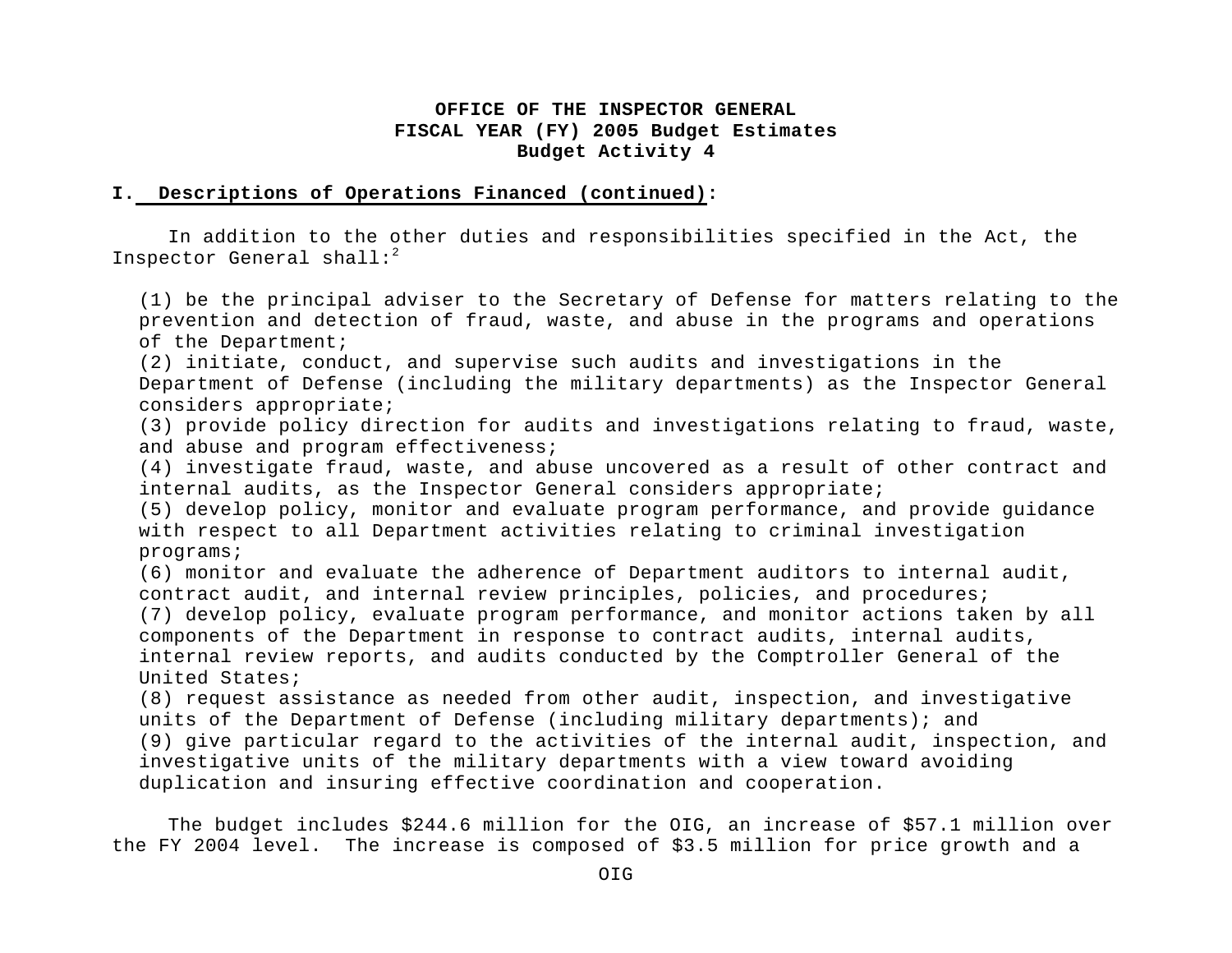#### **I. Descriptions of Operations Financed (continued):**

net program increase of \$53.6 million. The total civilian full-time equivalents (FTEs) will be 1,459, an increase of 177 FTEs to support the DoD Mid-Range Financial Improvement Plan

#### $2^{2}$ IG Act, as amended, Section 8(c)

as well as ongoing transformation and non-auditing mission requirements. The budget includes funds (\$51.0 million) to support the Department's goal of achieving auditable financial statements in the Mid-Range Financial Improvement Plan and funds (\$5.0 million) to support non-auditing mission requirements (administrative investigations, Defense Criminal Investigative Service criminal investigations, intelligence reviews and quick-looks, OIG Hotline operations, policy oversight, and inspections/evaluations). The FY 2005 program reflects the transfer of two FTEs and associated funding (-\$0.3 million) from the OIG to the Defense Legal Services Agency to support the OIG personnel law requirements workload. FY 2005 increases are offset by the decrease of one paid day (-\$0.5 million), a decrease in the workers compensation bill (-\$0.03 million), a reduction in the development costs for the Defense Audit Management Information System (-\$0.2 million), and the completion of information technology upgrades (-\$1.4 million).

The Office of the Inspector General continues its reorganization and transformation efforts through the build-out of the Inspections and Evaluations Directorate (within the Office of the Deputy IG for Inspections and Policy) and the establishment of a new Civilian Reprisal Investigations Directorate (within the Office of the Deputy IG for Investigations). As part of the OIG robust leadership development and succession plan, the Inspector General's OIG transformation previously eliminated the single Deputy structure and replaced it with four true Deputies (for Auditing, Investigations, Inspections & Policy, and Intelligence), each of whom is capable of serving, if required, as Acting Inspector General in accordance with the Vacancies Act. A key tenet of the OIG transformation effort is to implement the IG's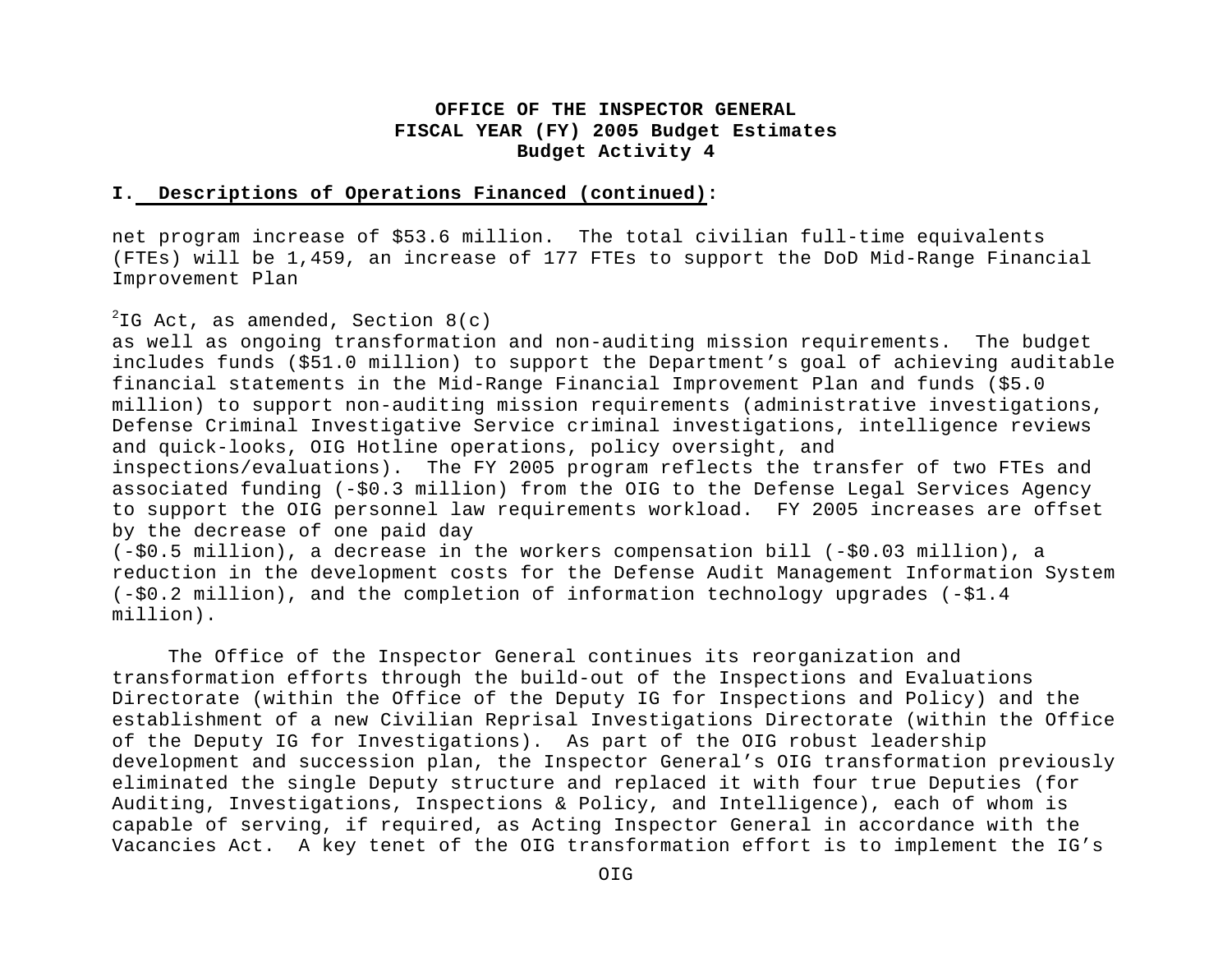#### **I. Descriptions of Operations Financed (continued):**

vision of "One professional team of auditors, inspectors, and investigators, inspiring by paradigm a culture of integrity, accountability, and intelligent risk-taking throughout the Department of Defense."

#### Auditing

The Office of the Deputy Inspector General for Auditing (ODIG-AUD) conducts audits and evaluations on all facets of DoD operations. The work results in recommendations for reducing costs, eliminating fraud, waste, and abuse of authority, improving performance, strengthening internal controls, and achieving compliance with laws, regulations, and policies. Audit and evaluation topics are determined by law, by requests from the Secretary of Defense and other DoD leadership, by Hotline allegations, by congressional requests, and by internal analyses of risk in DoD programs. In addition to all of the ongoing auditing requirements, OIG auditors began in FY 2004 to focus on two extensive Base Realignment and Closure validation efforts, each effort covering a period of up to two months and requiring a commitment of threequarters of the entire OIG audit staff to complete.

In FY 2004 and FY 2005, the auditors will also focus on financial statement audits that will assist the DoD in achieving its goal of auditable Department financial statements by FY 2007. The OIG's goal is to facilitate the Department's commitment to improve financial management and attain auditable financial statements that support, initially, a qualified opinion and, eventually, an unqualified opinion. The DoD annually produces at least 65 individual financial statements, many of which are larger and more complex than most public corporations. Therefore, significantly more effort will be required to audit financial statements in FY 2004 and FY 2005. The OIG will, in regard to the reliability of DoD financial statements, conduct audits that are consistent with P.L. 107-107, Section 1008(d) "Limitation on Inspector General Audits," which states that "[o]n each financial statement that an official asserts is unreliable . . . the Inspector General of the Department of Defense shall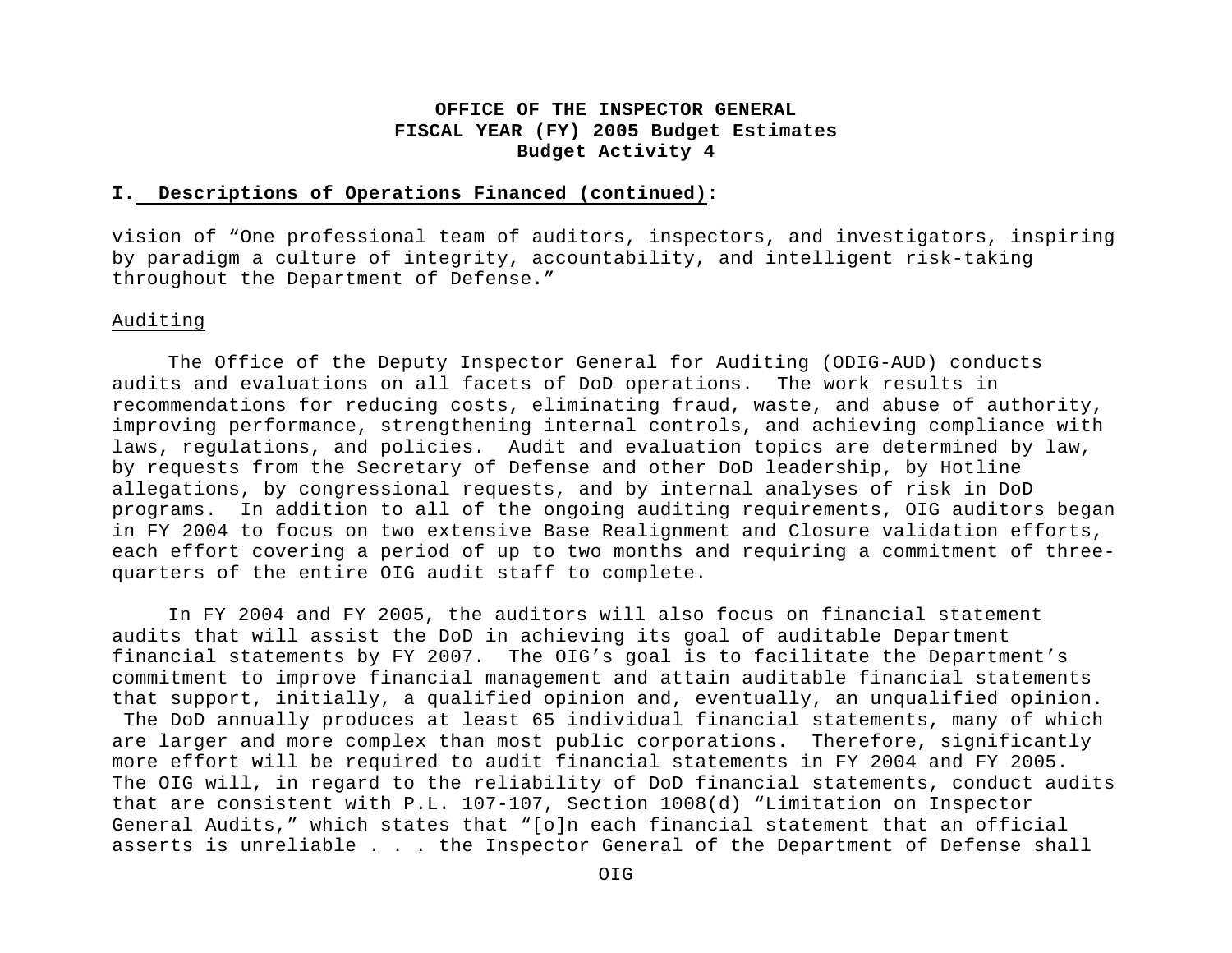#### **I. Descriptions of Operations Financed (continued):**

only perform the audit procedures required by generally accepted government auditing standards consistent with any representation by management." In addition, in accordance with Section 1008(f), "Termination of the Applicability," audits will be conducted "[i]f the Secretary of Defense certifies to the Inspector General of the Department of Defense that the financial statement for the Department of Defense, or a financial statement for a component of the Department of Defense, for a fiscal year is reliable . . . ."

Additionally, there will be particular emphasis on the President's Management Agenda (PMA) and related Secretary of Defense and Congressional interest items because OIG auditors have a major role in assessing the Department's efforts to achieve the goals outlined in the PMA. OIG auditors and evaluators also continue to assist in investigations and litigation, to lead DoD-wide audits, and to participate as nonmember advisors (at DoD management request) on many task forces, process actions teams, and studies. As required by the IG Act, the ODIG-AUD serves as the focal point for General Accounting Office (GAO) activity in the DoD, and continues to perform the recommended follow-up actions on GAO and OIG reports.

#### Investigations

The Office of the Deputy Inspector General for Investigations (ODIG-INV) comprises both the criminal and the administrative investigative components of the OIG. The Defense Criminal Investigative Service (DCIS), the criminal investigative component, protects America's warfighters by conducting investigations in support of crucial National Defense Priorities. DCIS conducts investigations of suspected major criminal violations focusing mainly on terrorism, product substitution/defective parts, cyber crimes/computer intrusion, technology transfer, and other categories of fraud including bribery, corruption, and major theft. DCIS also promotes training and awareness in all elements of the DoD regarding the impact of fraud on resources and programs through the issuance of Fraud Vulnerability Reports and by providing fraud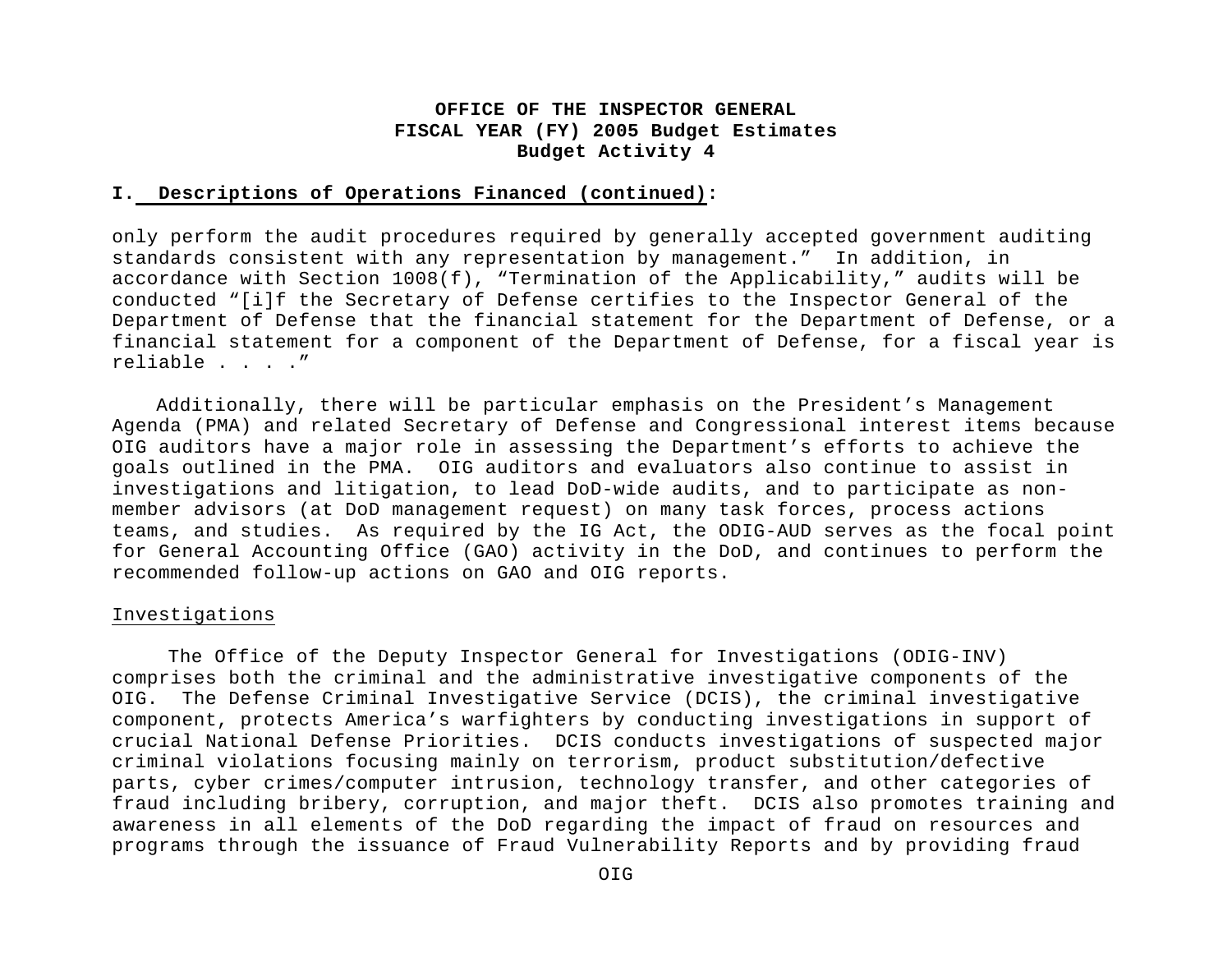#### **I. Descriptions of Operations Financed (continued):**

awareness presentations. DCIS headquarters provides administrative support, oversight, and operational guidance to the operating field elements.

DCIS is an active participant in the Law Enforcement/Counter Intelligence Center (LECIC), which is part of the Joint Task Force – Computer Network Operations established to protect the Defense Information Infrastructure. Additionally, under the DoD Computer Network Defense directive, the DCIS is responsible for the establishment and operation of the law enforcement portion of the LECIC databases.

As a direct result of the terrorist attacks of September 11, 2001, DCIS is supporting the Global War on Terrorism (GWOT) by participating in the Joint Terrorism Task Forces (JTTF) with the FBI at Headquarters and throughout the U.S. to protect DoD programs and operations through both proactive and reactive investigative efforts. DCIS's GWOT support also extends to the Coalition Provisional Authority (CPA) in Iraq through the establishment of a DCIS Post of Duty in Baghdad to conduct investigations of crimes affecting the CPA. DCIS also works with the Bureau of Immigration and Customs Enforcement to stem the illegal transfer of DoD technology and equipment through the Shield America Program, which provides awareness and indicators of this type of criminal activity to DoD contractors and suppliers and facilitates the initiation of criminal investigations.

The DCIS criminal investigative support for the GWOT, the regional JTTFs, the CPA in Iraq, and the Shield America Program have been undertaken without a corresponding increase in resources. As part of a recent reorganization, the Deputy IG for Investigations assumed responsibility for all DoD reprisal and senior official investigations. As a result, the ODIG-INV now conducts non-criminal investigations into allegations of military whistleblower reprisal, civilian whistleblower reprisal, and senior official misconduct, and performs oversight of similar types of investigations conducted by the services and the various DoD components and agencies. The new Civilian Reprisal Investigations Directorate was established within the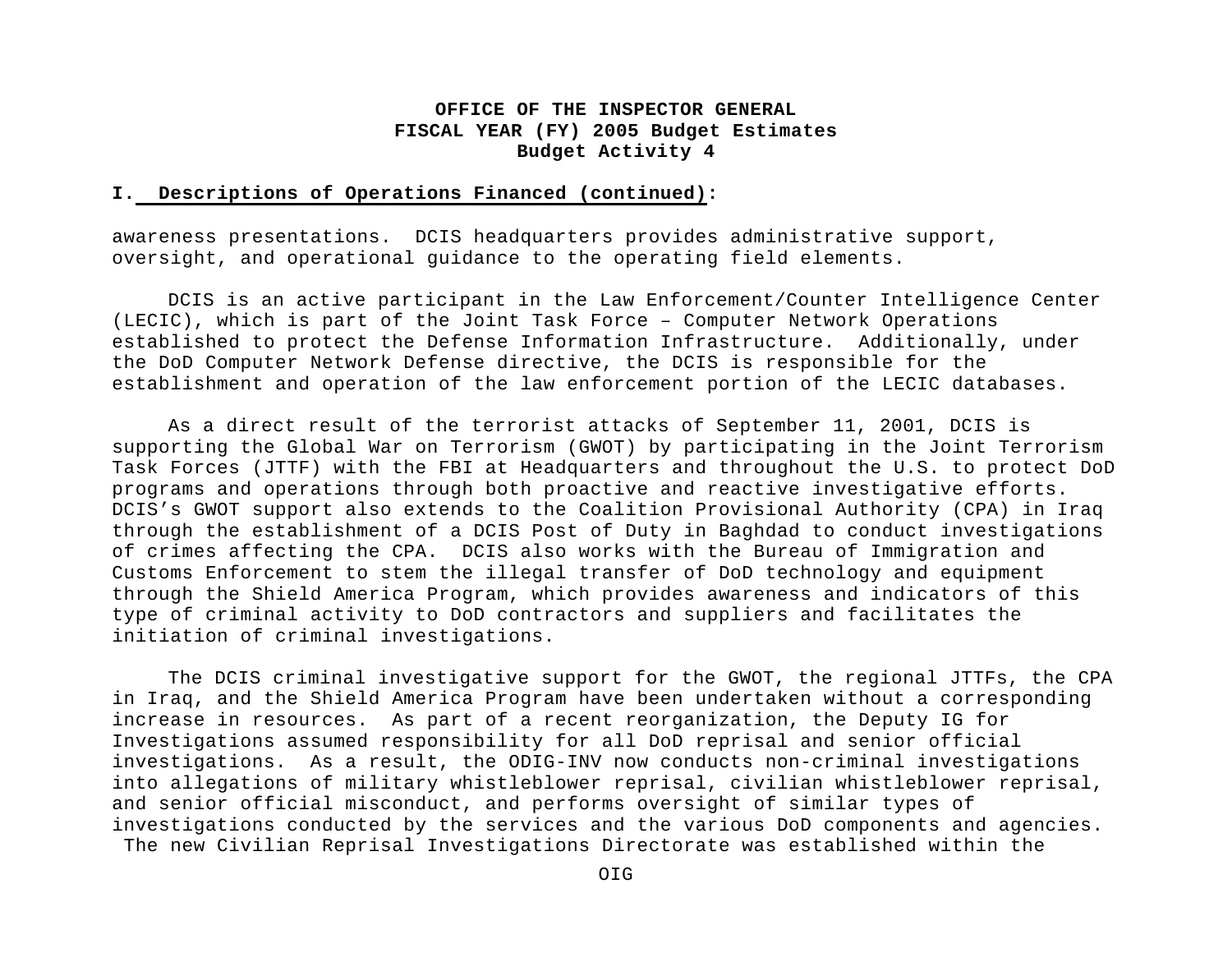#### **I. Descriptions of Operations Financed (continued):**

Office of the Deputy IG for Investigations to conduct and oversee allegations of whistleblower reprisal made by DoD civilian appropriated fund employees. While we recently hired a Director to lead and satisfy this legislatively-directed function within the OIG, further staffing of this new directorate requires additional resources.

#### Inspections and Policy

The Office of the Deputy Inspector General for Inspections and Policy (ODIG-I&P) conducts inspections and evaluations, manages the DoD Hotline, and provides the oversight and policy for Audit and Investigative activities within DoD, as required by Section 8 of the IG Act.

- The Inspections and Evaluations (IE) Directorate inspects and evaluates DoD-wide programs to facilitate outcomes such as improved management efficiency and enhanced program effectiveness at the request of Congress, the Secretary of Defense, the IG, and other senior DoD officials. The Directorate was staffed initially with evaluators from the entire OIG, and its subject matter expertise includes joint operations, homeland defense, reserve component forces, safety, occupational health, environment, and engineering.
- The Audit Policy and Oversight Directorate (APO) provides policy direction, guidance, and oversight for the Service and other Defense audit organizations, including the Defense Contract Audit Agency (DCAA) and public accounting firms under the Single Audit Act. The APO also develops policy, provides guidance, monitors actions, and evaluates program performance taken as a result of contract audit report recommendations and reports the results as required to the Secretary of Defense.
- The Investigative Policy and Oversight Directorate (IPO) evaluates the performance and develops/implements policy for the DoD law enforcement community and the non-criminal investigative offices of the DoD. The IPO also manages the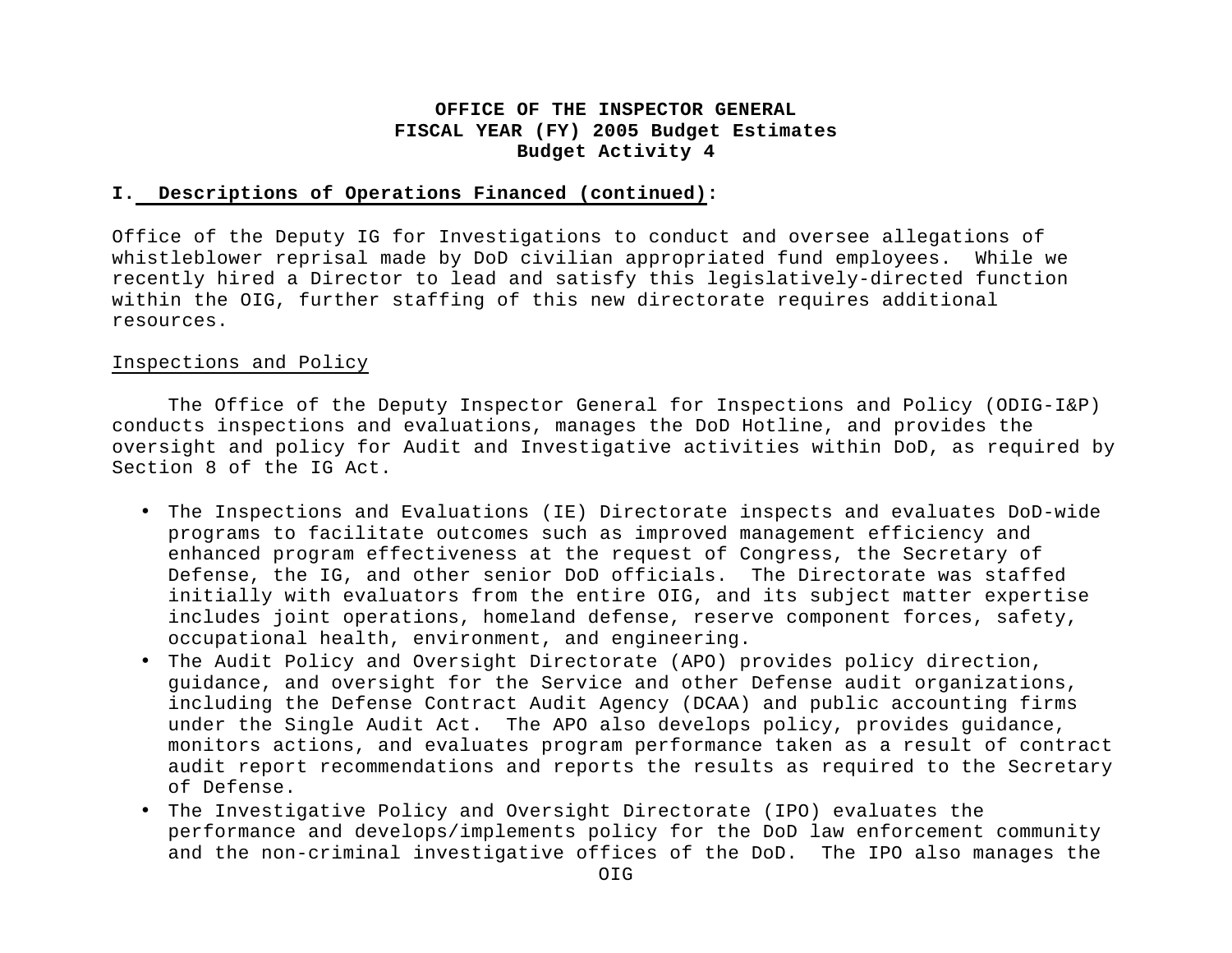#### **I. Descriptions of Operations Financed (continued):**

IG Subpoena Program for the Defense Criminal Investigative Organizations (DCIOs) and administers the DoD Voluntary Disclosure Program, which allows contractors a means to report potential civil or criminal fraud matters.

• The DoD Hotline receives reports from DoD personnel and the public of allegations of fraud, waste, abuse of authority, and mismanagement. The DoD Hotline conducts inquiries and tracks cases referred to other DoD investigative, audit, and operational organizations resulting from DoD Hotline contacts. The DoD Hotline also provides oversight of hotlines operated by inspectors general of other DoD components.

#### Intelligence

The Office of the Deputy Inspector General for Intelligence (ODIG-INTEL) audits, reviews, evaluates, and monitors the programs, policies, procedures, and functions of the DoD Intelligence Community and the intelligence-related activities within the DoD Components, primarily at the DoD, Service, and Combatant Command levels, ensuring that intelligence and intelligence related resources are properly, effectively, and efficiently managed. ODIG-INTEL products provide recommendations for reducing costs, improving performance, strengthening internal controls, and achieving compliance with laws and regulations. ODIG-INTEL external audit, review, and evaluation topics are determined by law, by requests from the Secretary of Defense and other DoD leadership, by Hotline allegations, by congressional requests, and by internal analyses of risk in DoD programs. ODIG-INTEL places emphasis on intelligence operations, information assurance, acquisition, logistics, and financial/contract management. As a result of FY 2003 reports, ODIG-INTEL provided independent and timely analyses and reviews of intelligence and acquisition special access programs as well as counterintelligence, counter-terrorism, information technology procurement, information assurance, and information sharing program assessments. The Office also reviews the New Intelligence Requirement Framework for the DoD leadership, Congressional Intelligence Committees, the Joint Staff, and the Intelligence Community, and it conducts oversight of Service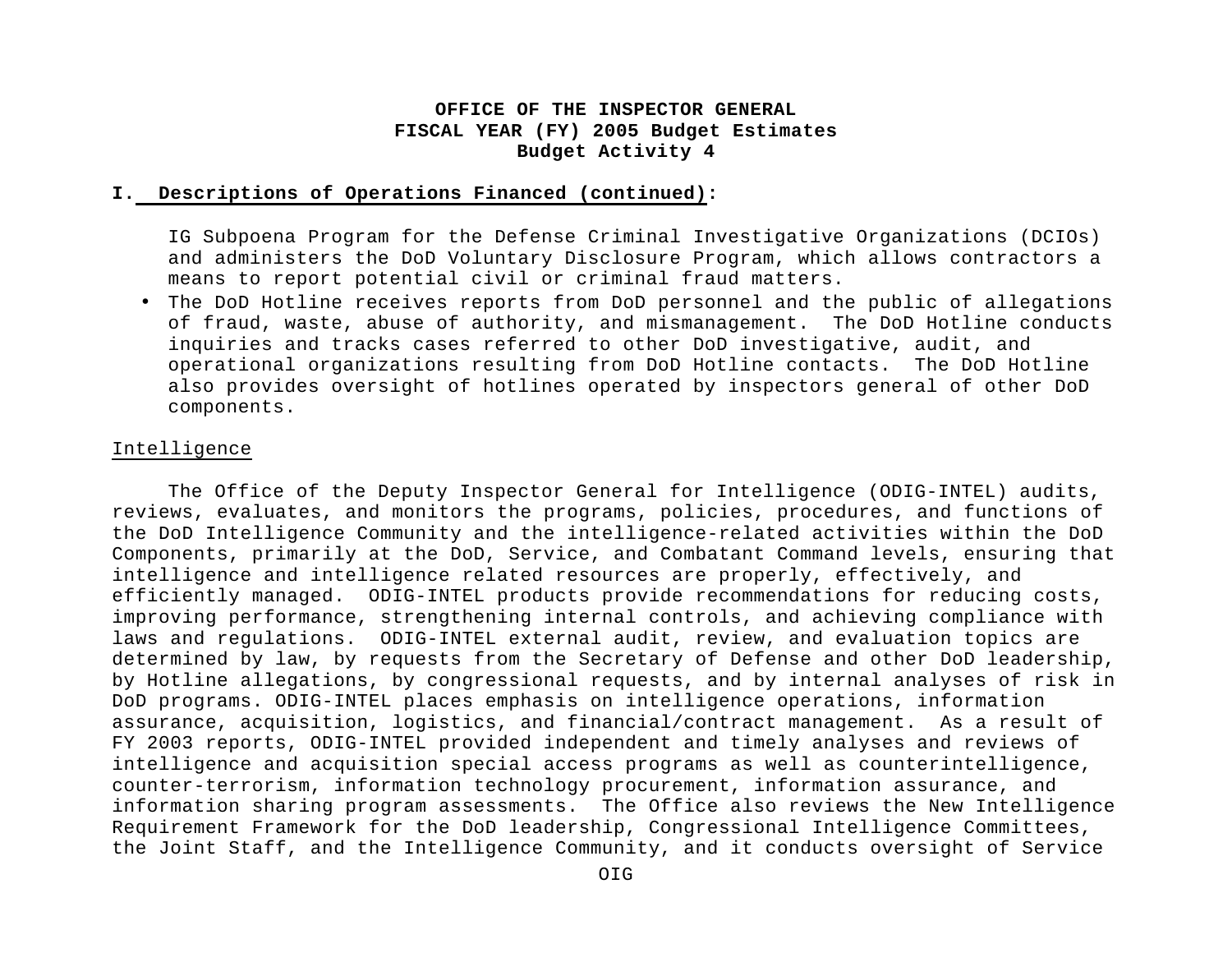#### **I. Descriptions of Operations Financed (continued):**

and Defense agency reviews of security and counterintelligence within all DoD test and laboratory facilities.

The Office strategically focuses its reviews on the SECDEF's transformation planning guidance, which includes intelligence programs and activities such as major intelligence systems acquisition; rapid, joint concept development and experimentation; research, development, test and evaluation; joint rapid acquisition program; joint operations; and integrated architecture. ODIG-INTEL personnel also administer, coordinate, and oversee the functions of the Intelligence Community Inspectors General (ICIG) Forum, which serves to promote and improve information sharing among those Inspectors General whose duties include audits, inspections, evaluations, or investigations associated with programs and operations of Intelligence Community elements within their respective departments and agencies, and otherwise enable each Inspector General to carry out the duties and responsibilities established under the Inspector General Act of 1978, as amended, to avoid duplication and ensure effective coordination and cooperation. As the Forum Coordinator, the ODIG-INTEL advocates developing and assessing the metrics that measure the performance of the Intelligence Community's programs and operations in attaining the President's National Security Strategy and the Secretary of Defense's pronouncements on improving intelligence.

As the issue area coordinator for the DoD Joint Intelligence Oversight Coordination Group (JIOCG), the ODIG-INTEL advocates improving the effectiveness and efficiency of DoD oversight intelligence activities by identifying areas needing more emphasis and

eliminating redundancy of various oversight programs. As the DoD coordinator on all classified Whistleblower Protection Act cases, this office serves a time-sensitive role in the determination process for alleged wrongdoings of urgent concern. This Office forwards the initial determination, together with the complaint information, to the Secretary of Defense within 14 days of receipt.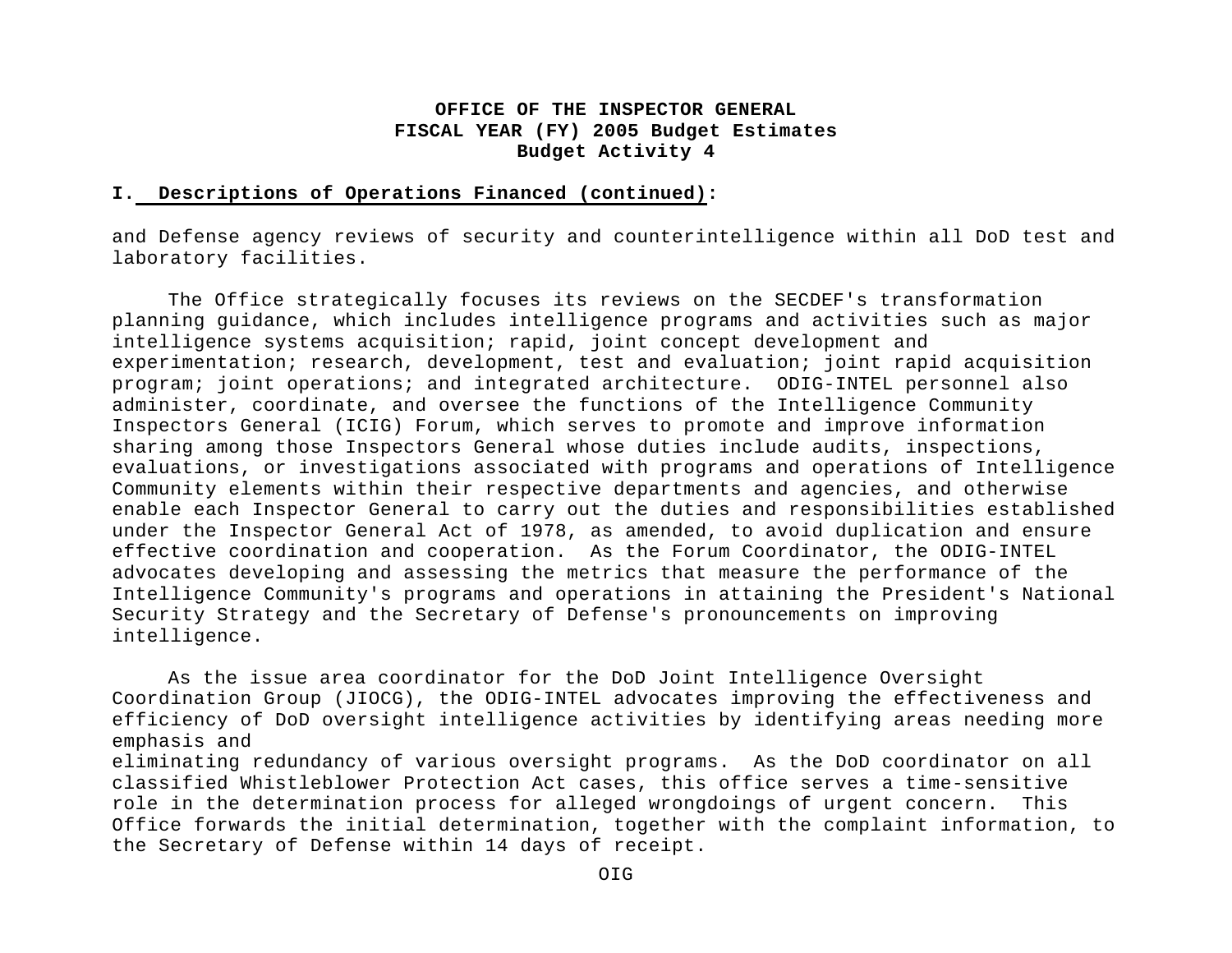**I. Descriptions of Operations Financed (continued):**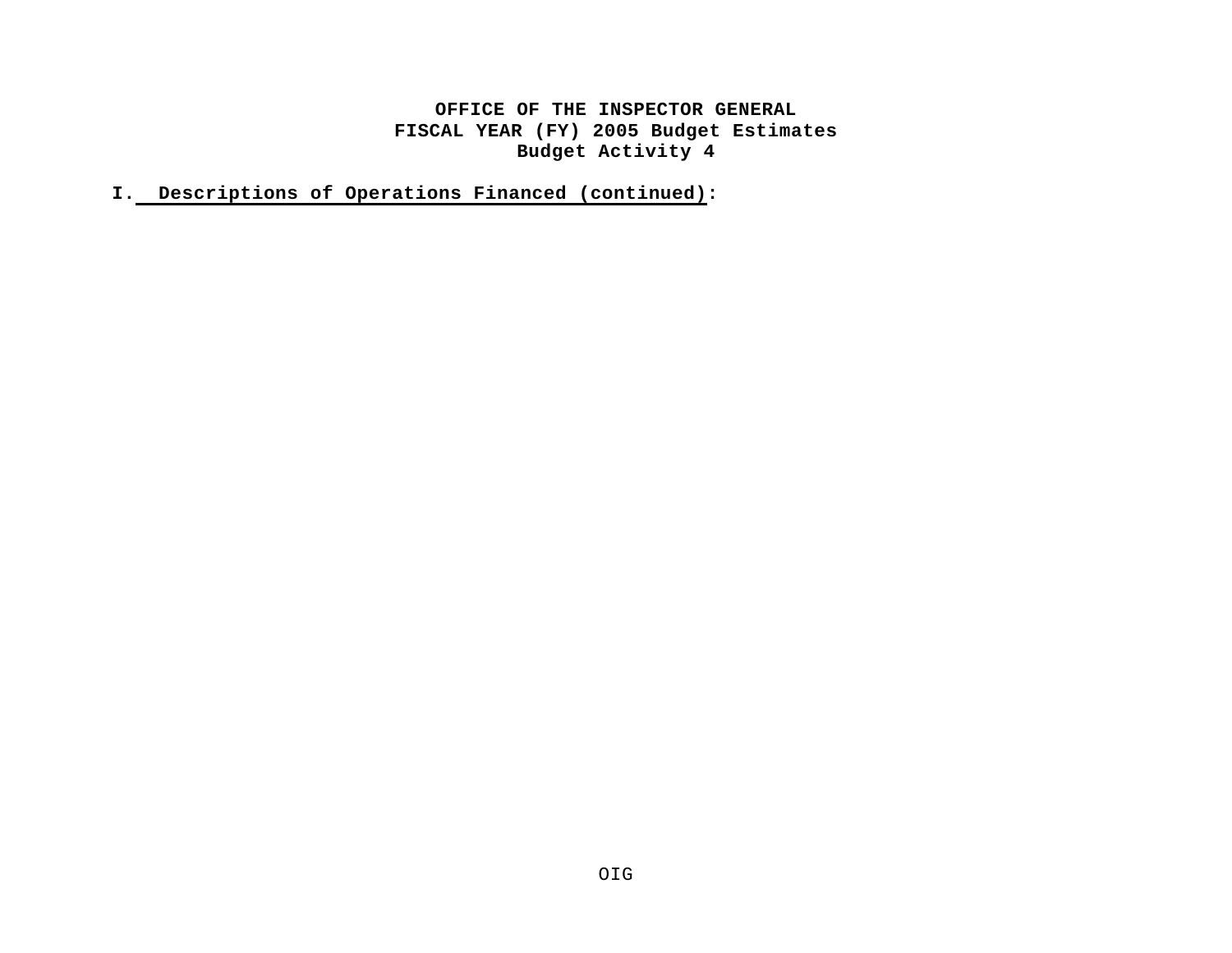#### **I. Descriptions of Operations Financed (continued):**

#### Other Components, Office of the Inspector General

The Office of Communications and Congressional Liaison (OCCL) is a staff element of the Immediate Office of the Inspector General. The Director of the OCCL is dualhatted as the OIG Communications Officer. Personnel in this component review and analyze pending and proposed legislation affecting the Department and the Inspector General, provide support for OIG witnesses who testify at congressional hearings, process responses to congressional correspondence, coordinate meetings with congressional staff, and implement a communication plan regarding external communication issues.

The Office of the Chief of Staff (OCoS) serves as a *force multiplier* for the OIG operational components by providing vital personnel, security, administration, logistics, and information technology support. The critical ministerial support and customer service provided by the OCoS to the Deputy IGs can help those operational components reduce cycle times, increase efficiency, and improve both the quality and effectiveness of their resulting audits, inspections, evaluations, assessments, investigations, and quick-looks. The OCoS also conducts proactive liaison and coordination with various DoD components to ensure that budget, personnel, security, logistic, and information technology issues and problems are resolved early –- before they negatively impact the operational components of the OIG. Additionally, the Chief of Staff is dual-hatted as the OIG Chief Human Capital Officer, ensuring that the Inspector General and Deputy Inspectors General have the best human capital assets possible to accomplish their statutory missions. OCoS comprises five directorates: Administration and Logistics Services; Office of the Comptroller; Human Capital Management; Information Systems; and Office of Security. These directorates supervise and carry out administrative and logistical functions in support of the day-to-day operations of the OIG.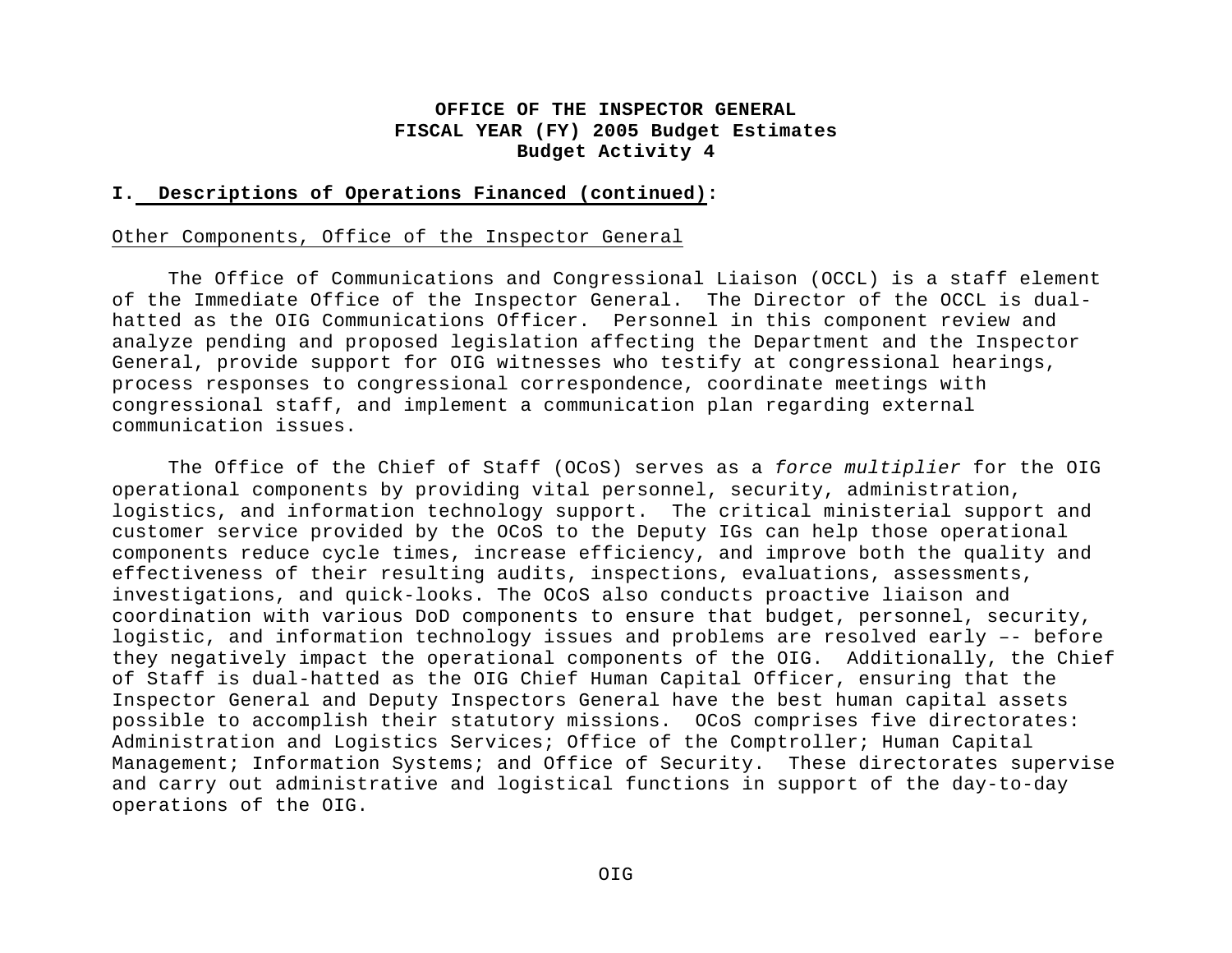#### **II. Force Structure Summary: N/A**

## **III. Financial Summary (Dollars in thousands)**

## **A. Activity Group**

|                    | FY 2003<br>ACTUAL | <b>BUDGET</b><br><b>REQUEST</b> | <b>APPROPRIATION</b> | <b>CURRENT</b><br><b>ESTIMATE</b> | FY 2005<br><b>ESTIMATE</b> |
|--------------------|-------------------|---------------------------------|----------------------|-----------------------------------|----------------------------|
| AUDITING           | 75,331            | 70,763                          | 70,763               | 103,773                           | 157,923                    |
| INVESTIGATIONS     | 64,281            | 64,412                          | 64,412               | 64,565                            | 69,199                     |
| INSPECTIONS/POLICY | 6,822             | 8,006                           | 8,006                | 6,905                             | 7,370                      |
| INTELLIGENCE       | 3,595             | $\mathbf 0$                     | $\mathbf 0$          | 3,736                             | 3,792                      |
| OTHER OIG          | 3,833             | 16,868                          | 16,868               | 3,870                             | 4,078                      |
| OPERATIONS TOTAL   | 153,862           | 160,049                         | 160,049              | 182,849                           | 242,362                    |
| PROCUREMENT        | 2,643             | 2,100                           | 2,100                | 4,333                             | 2,100                      |
| RDT&E              | $\mathbf 0$       | 300                             | 300                  | 300                               | 100                        |
| TOTAL              | 156,505           | 162,449                         | 162,449              | 187,482                           | 244,562                    |

**FY 2004**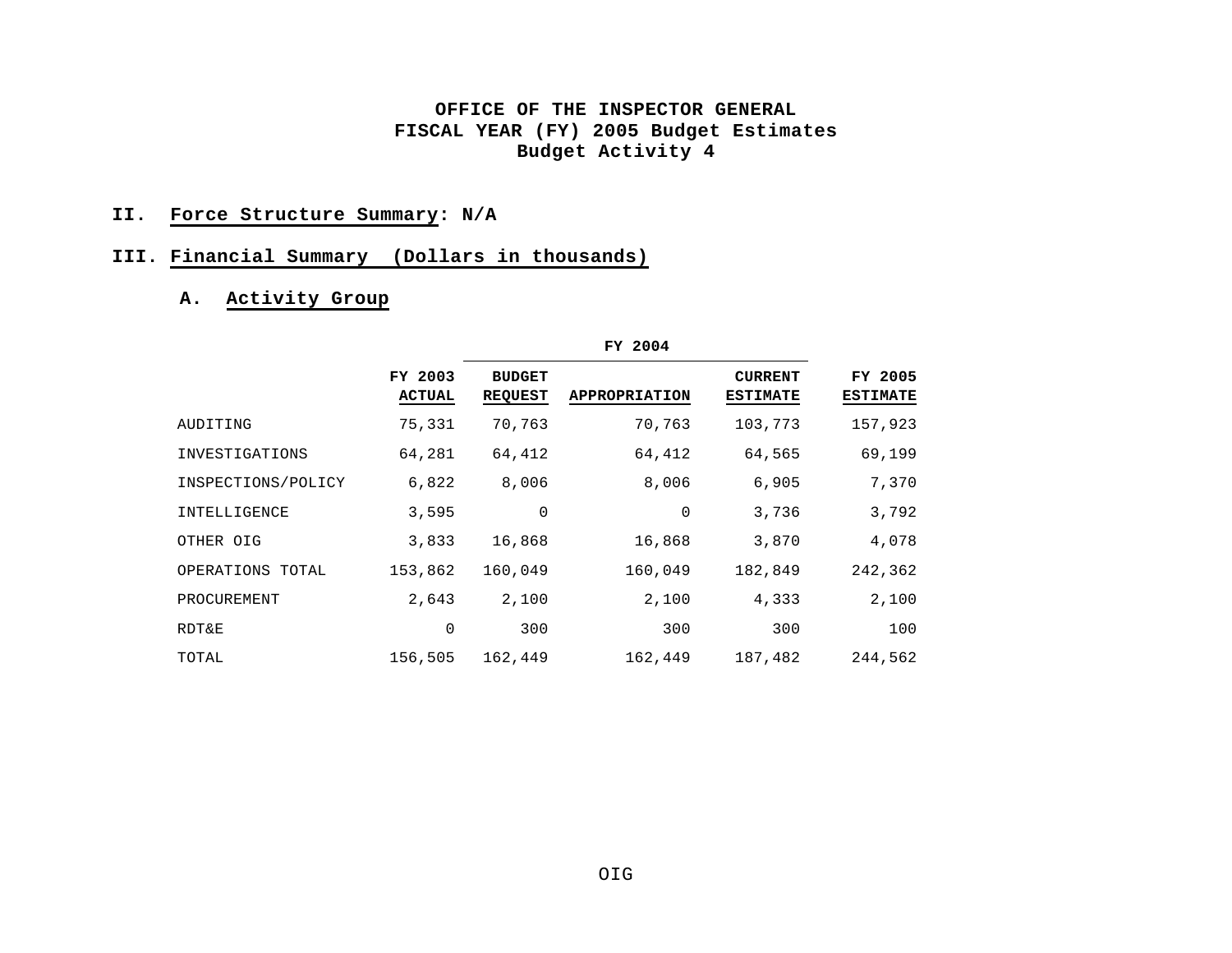## **III. Financial Summary (Dollars in thousands) (continued):**

## **B. Reconciliation Summary:**

|    |                                                                   | Change<br>FY 2004/2004 | Change<br>FY<br>2004/2005 |
|----|-------------------------------------------------------------------|------------------------|---------------------------|
| 1. | Baseline Funding                                                  | 162,449                | 187,482                   |
|    | Congressional Adjustments (Distributed<br>a.                      |                        |                           |
|    | Congressional Adjustments (Undistr.)<br>b.                        |                        |                           |
|    | Congressional Adjustments (General<br>$\mathsf{C}$ .<br>Provision |                        |                           |
|    | Congressional Earmarks<br>d.                                      |                        |                           |
|    | Congressional Earmark Billpayers<br>e.                            |                        |                           |
| 2. | Appropriated Amount (Subtotal)                                    | 162,449                | 187,482                   |
|    | a. Adjustments to Meet Congressional<br>Intent                    |                        |                           |
|    | b. Across-the-board Reduction/Rescission                          |                        |                           |
| 3. | Functional Transfer                                               |                        | $-267$                    |
| 4. | Other Transfers Out                                               |                        |                           |
| 5. | Price Change                                                      |                        | 3,450                     |
| б. | Program Change                                                    | 25,033                 | 53,897                    |
| 7. | Current Estimate                                                  | 187,482                | 244,562                   |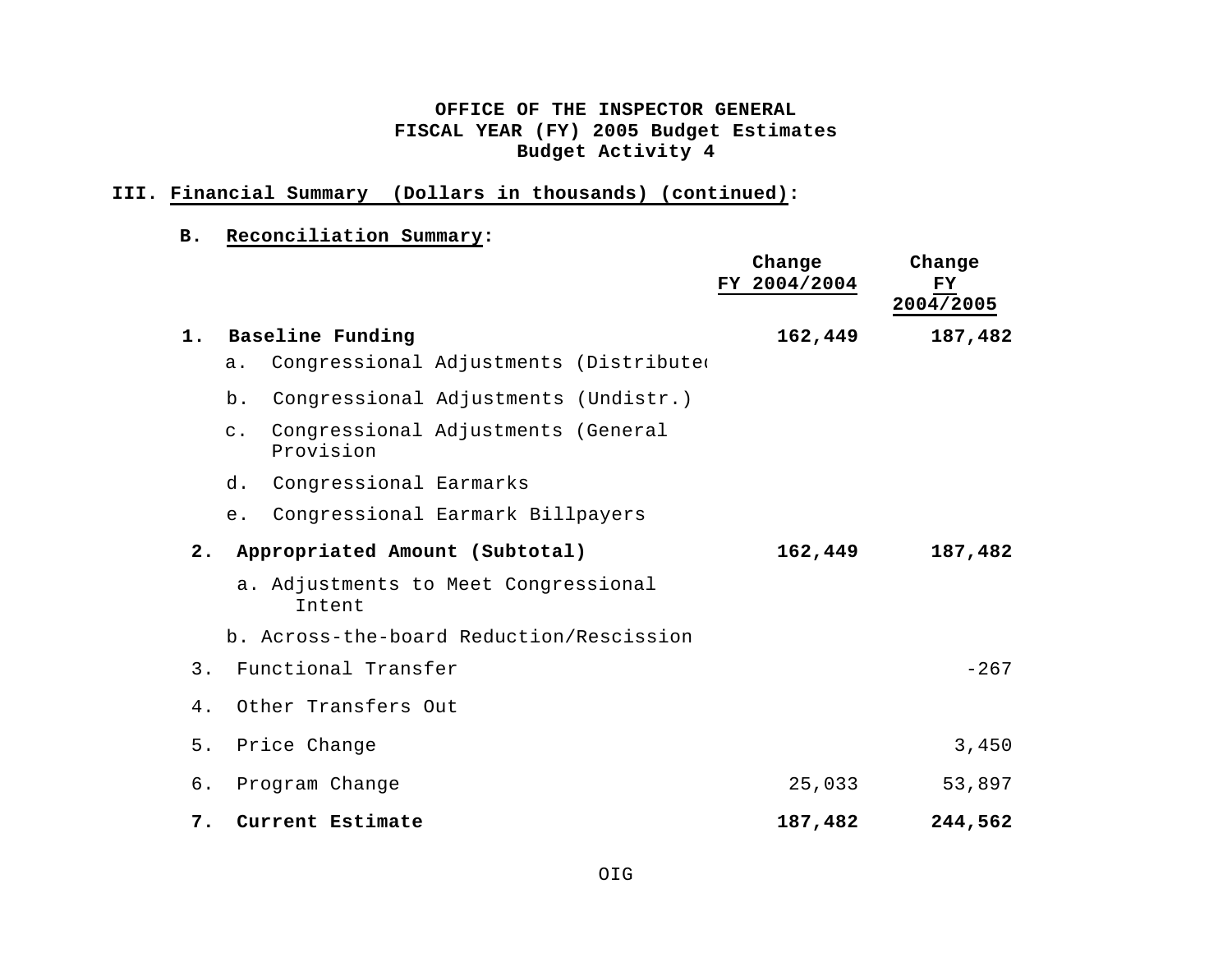## **III. Financial Summary (Dollars in thousands) (continued):**

| $\mathbf{C}$ . |       | Reconciliation of Increases and Decreases:<br>Amount                                                                                                                                                                                                                  | Total                                            |
|----------------|-------|-----------------------------------------------------------------------------------------------------------------------------------------------------------------------------------------------------------------------------------------------------------------------|--------------------------------------------------|
|                | $1$ . | FY 2004 President's Budget Request                                                                                                                                                                                                                                    | 162,449                                          |
|                | $2$ . | Congressional Adjustments<br>Distributed Adjustments<br>$a$ .<br>Undistributed Adjustments<br>b.<br>c. General Provisions                                                                                                                                             | $\overline{0}$<br>$\mathsf{O}$<br>$\overline{0}$ |
|                | 3.    | FY 2004 Appropriated Amount                                                                                                                                                                                                                                           | 162,449                                          |
| $\mathbf 0$    | 4.    | Emergency Supplemental<br>Emergency Supplemental Funding Carryover<br>$a$ .<br>FY 2004 Emergency Supplemental Appropriations Act<br>b.<br>$(P.L. 108-106)$                                                                                                            | $\overline{0}$                                   |
| 2,233          | 5.    | Fact-of-Life Changes<br>Program Increases:<br>Procurement Funds Carryover (\$1,800) for the Electronic<br>Workflow Project and (\$433) for other information                                                                                                          |                                                  |
|                |       | technology hardware and software upgrade/replacement.                                                                                                                                                                                                                 |                                                  |
|                | 6.    | Reprogrammings (Requiring 1415 Actions)<br>Increase:<br>Mid-Range Financial Improvement Plan: Increase to<br>support the Department of Defense priority goal to<br>gain clean and auditable financial statements by<br>FY 2007 by contracting with independent public | 22,800                                           |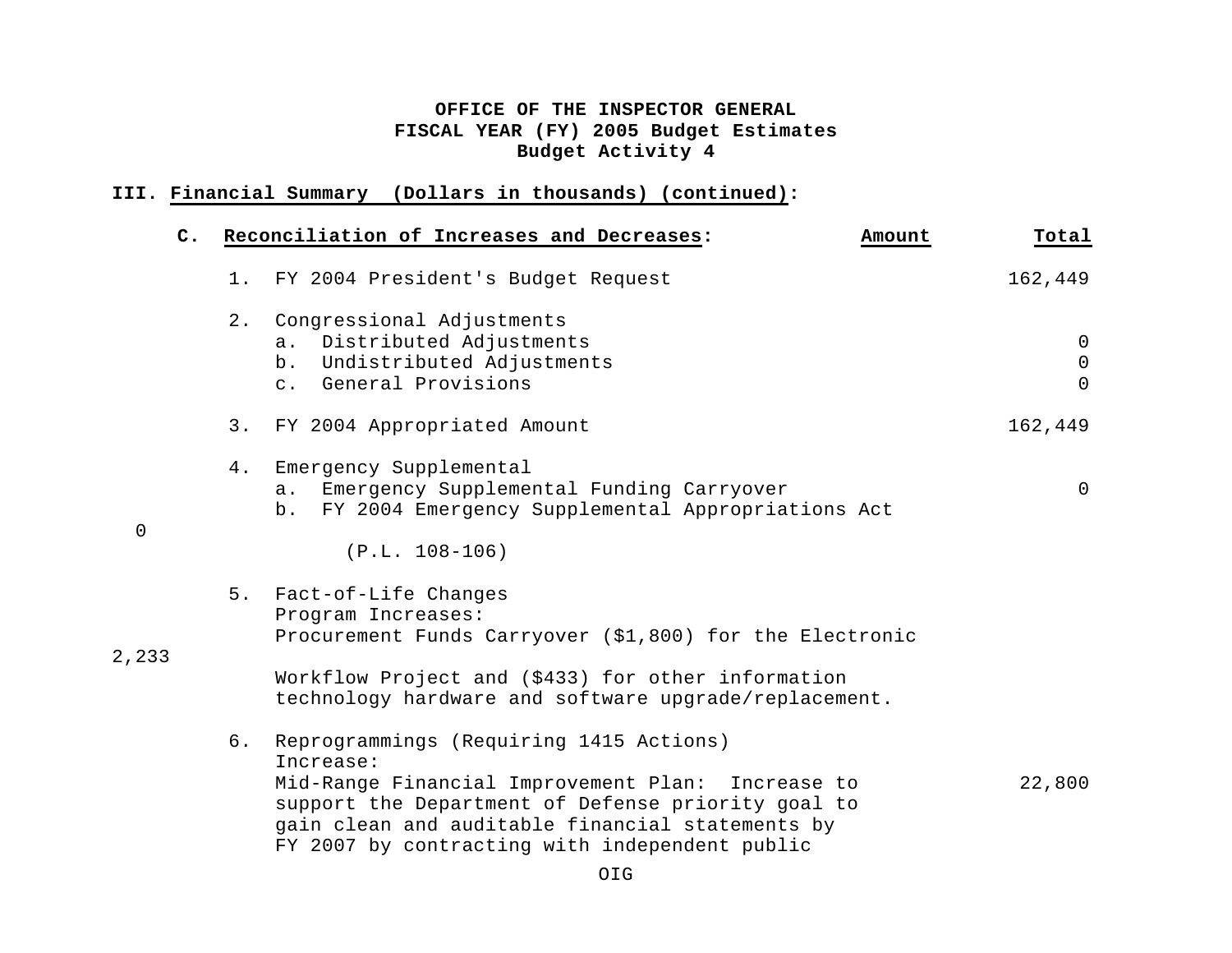## **III. Financial Summary (Dollars in thousands) (continued):**

accounting firms.

7. Revised FY 2004 Estimate 187,482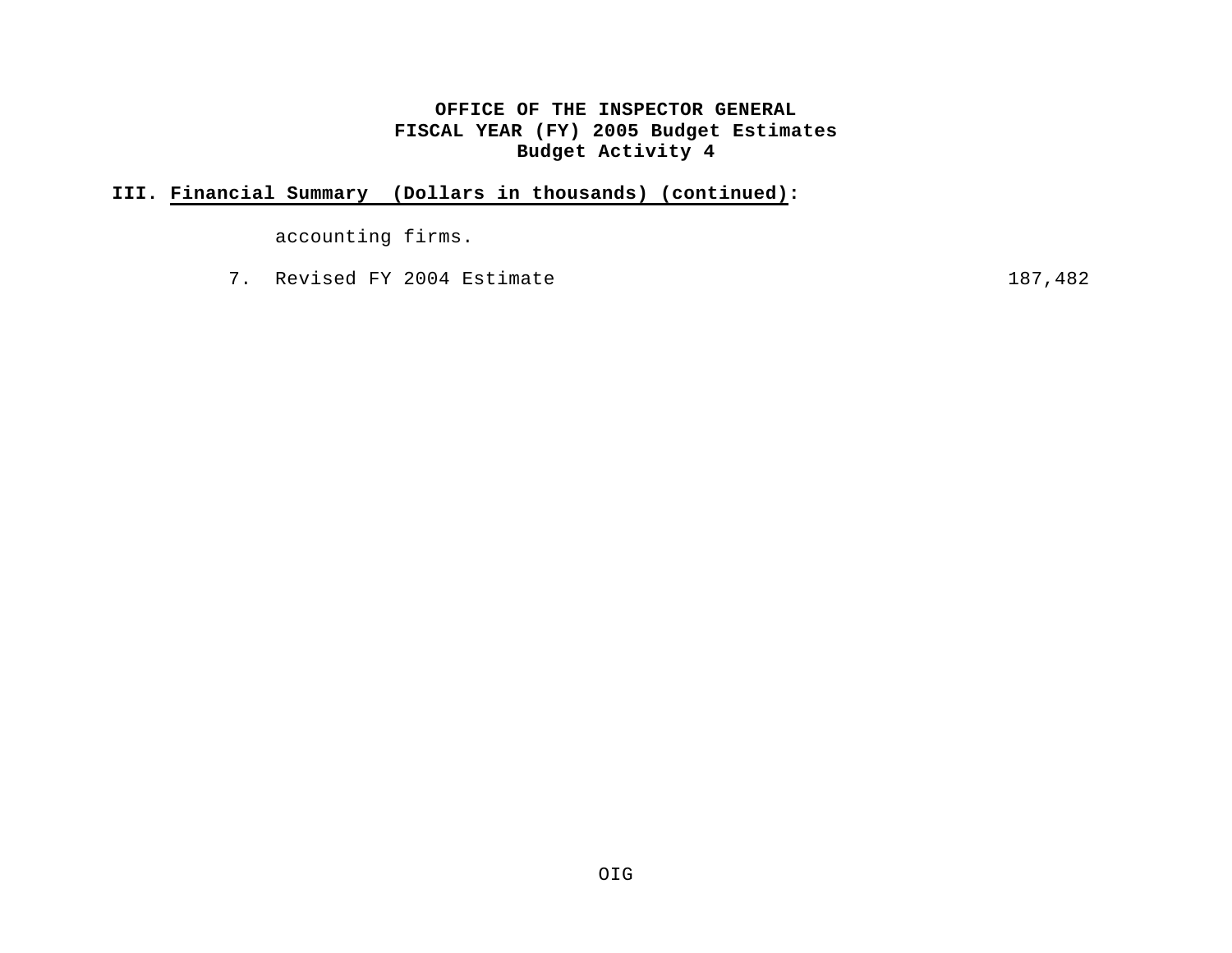## **III. Financial Summary (Dollars in thousands) (continued):**

|     | C. Reconciliation of Increases and Decreases (continued): Amount                                                                                                                                                                                                                                                              | Total                                      |
|-----|-------------------------------------------------------------------------------------------------------------------------------------------------------------------------------------------------------------------------------------------------------------------------------------------------------------------------------|--------------------------------------------|
|     | 6. Less: Emergency Supplemental Funding                                                                                                                                                                                                                                                                                       | $\overline{0}$                             |
| 7.  | Normalized Current Estimate for FY 2004                                                                                                                                                                                                                                                                                       | 187,482                                    |
|     | 8. Price Change                                                                                                                                                                                                                                                                                                               | 3,450                                      |
| 9.  | Functional Transfers<br>Transfers In<br>a.<br>Transfers Out: 2 FTEs to the Defense Legal<br>b.<br>Services Agency                                                                                                                                                                                                             | $\Omega$<br>$-267$                         |
| 10. | Other Transfers (Non-Functional Transfers):<br>Transfers In<br>a.<br>Transfers Out<br>b.                                                                                                                                                                                                                                      | $\mathsf{O}$<br>$\overline{0}$             |
| 11. | Program Increases:<br>Annualization of New FY 2004 Program<br>$a$ .<br>One-Time FY 2005 Costs<br>b.<br>Program Growth in FY 2005<br>$\mathsf{C}$ .<br>1. Mid-Range Financial Improvement Plan:                                                                                                                                | $\overline{0}$<br>$\overline{0}$<br>51,000 |
|     | Increase to support the Department of Defense<br>priority goal to gain clean and auditable<br>financial statements by FY 2007 by contracting<br>with independent public accounting firms.<br>2.<br>OIG non-audit mission support for the<br>Defense Criminal Investigative Service, OIG<br>Hotline and Intelligence Component | 5,000                                      |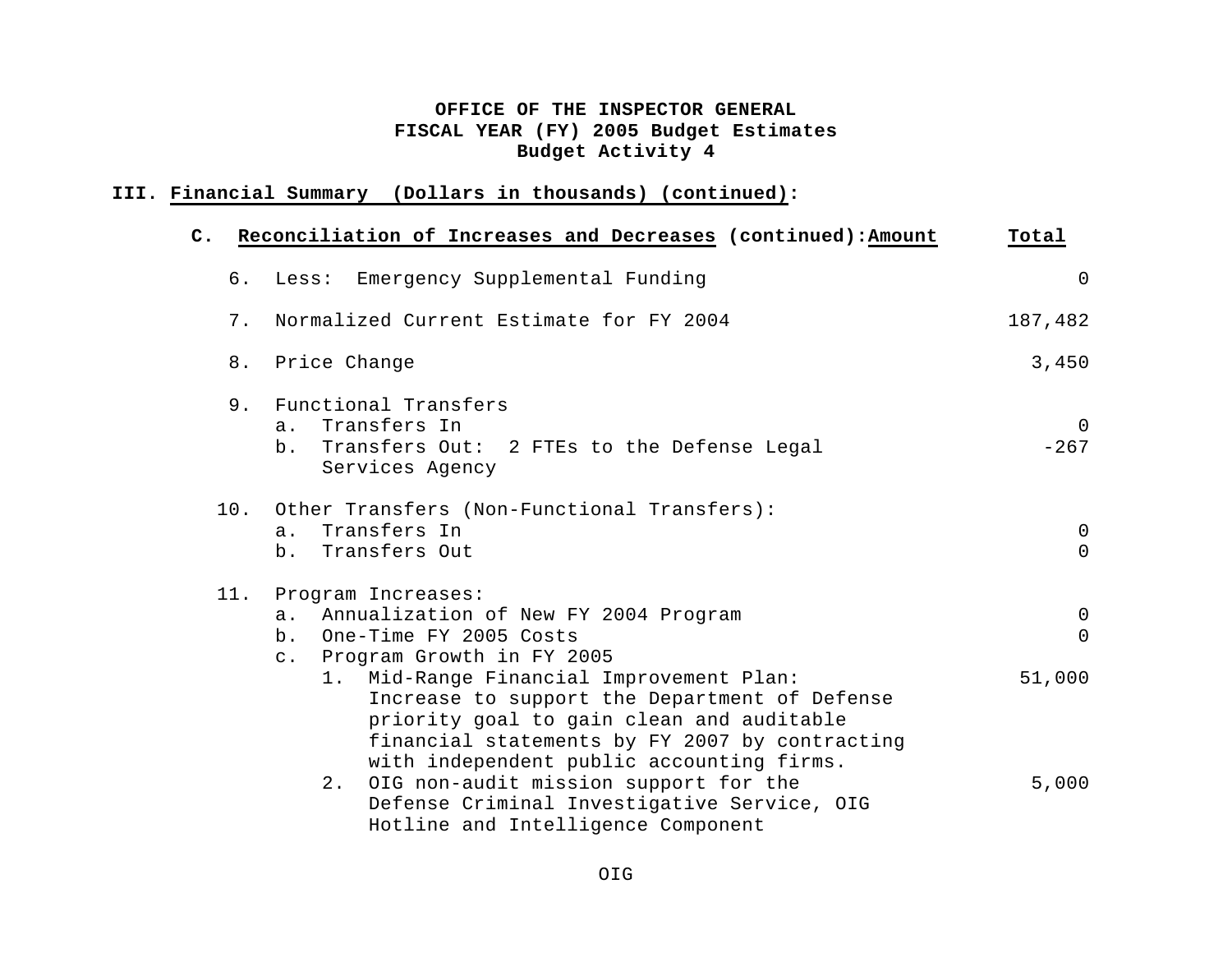## **III. Financial Summary (Dollars in thousands) (continued):**

## **C. Reconciliation of Increases and Decreases (Continued):AmountTotal**

|  |       | 11. Program Decreases:                                                   |           |
|--|-------|--------------------------------------------------------------------------|-----------|
|  | $a$ . | One-Time FY 2005 Costs                                                   |           |
|  |       | b. Program Decreases in FY 2005                                          |           |
|  |       | 1. Decrease in 1 paid day (261 paid days).                               | $-500$    |
|  |       | 2. Decrease in workers compensation bill.                                | $-30$     |
|  |       | 3. Decrease in development costs; DAMIS<br>upgrade completed in FY 2004. | $-200$    |
|  |       | 4. Reduction in IT replacement (carryover<br>actions into FY 2004)       | $-1, 373$ |
|  |       | 12. FY 2005 Budget Request                                               | 244,562   |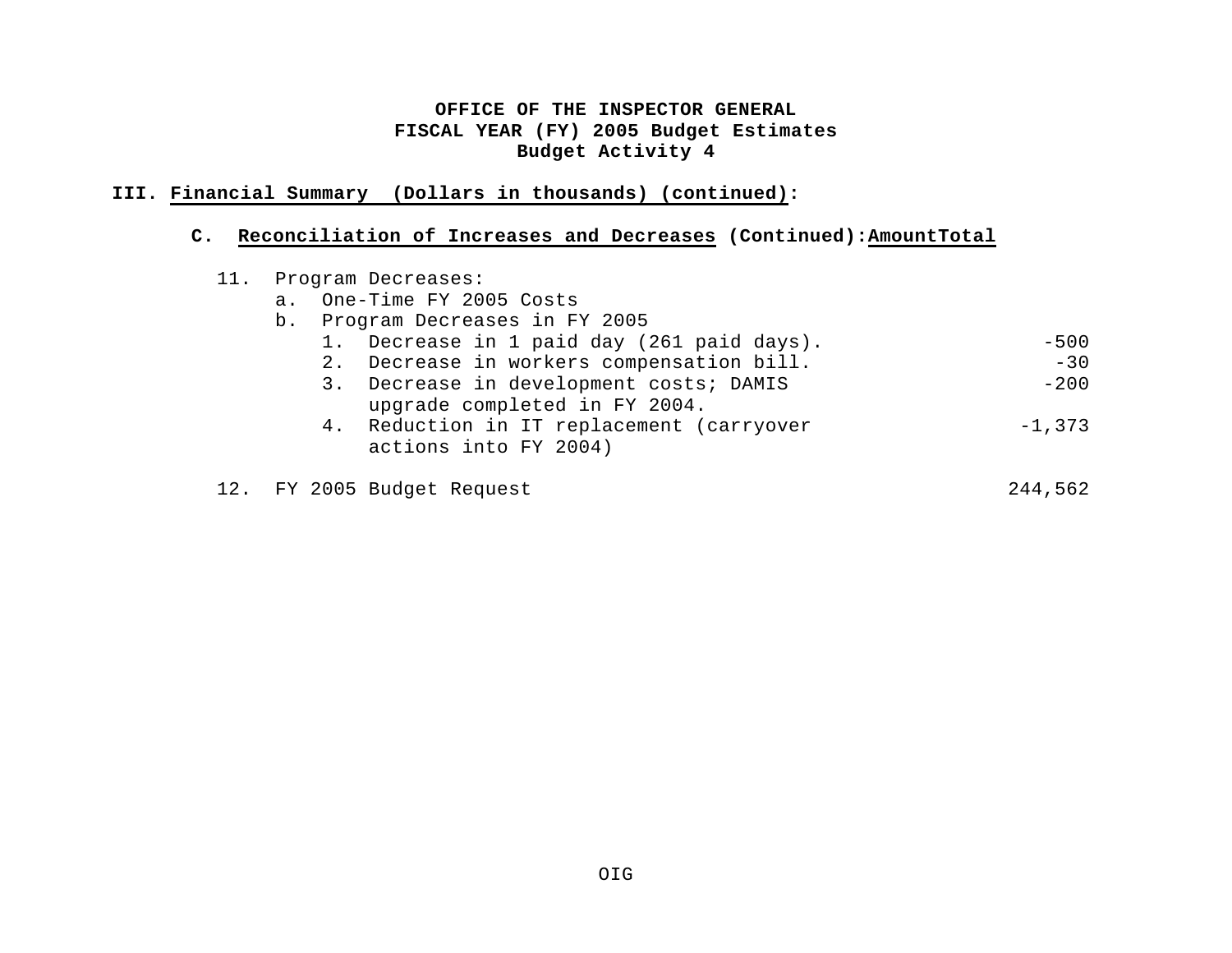#### **IV. Performance Criteria and Evaluation**

The OIG key strategic planning goal is to contribute to improving DoD operations in support of DoD mission objectives by promoting the efficient, effective, and economical operation of the Department. The Audit component performance should be assessed in terms of impact on DoD programs. Various metrics are used to determine if program goals of quality, responsiveness, and timeliness are being met. In FY 2003, the Office of the Deputy Inspector General for Auditing produced 130 reports, which identified potential monetary benefits of \$7.1 billion. Several hundred recommendations were made, and over 96 percent were implemented to improve the Department's operational effectiveness and to protect assets from misuse. The Congress and senior DoD officials requested and used the IG audit and evaluation reports on such significant matters as homeland security, information system projects, readiness, chemical and biological defense, acquisition processes, information assurance, maintenance, supply management, use of government credit cards, financial management, health care, and environmental issues. The estimated number of audit reports will be slightly lower for FY 2004 because of the increase in staff resources dedicated to financial audit opinions and Base Realignment and Closure validation efforts. However, we expect to produce about 200 written products reporting the OIG BRAC findings. Review of the FY 2003 audit cycle time baseline goal of 336 days resulted in downward adjustment the FY 2004 goal by three percent. In FY 2003, the Audit component was able to complete 100 percent of audits that have a statutory due date on time, and our goal is to continue to complete 100 percent of those audits on time. We also decreased our FY 2004 staff days per audit by one percent and intend to decrease that number by an additional three percent in FY 2005.

The Department of Defense is confronting a period of higher than normal risks throughout its operations. Those risks are elevated by the disruptions caused by ongoing military operations; continued restructuring; ever-increasing reliance on automated information systems; security vulnerabilities; and the introduction of numerous new processes, many of which are untried in DoD settings and not well understood by the workforce. Given those risks, we will focus additional audit effort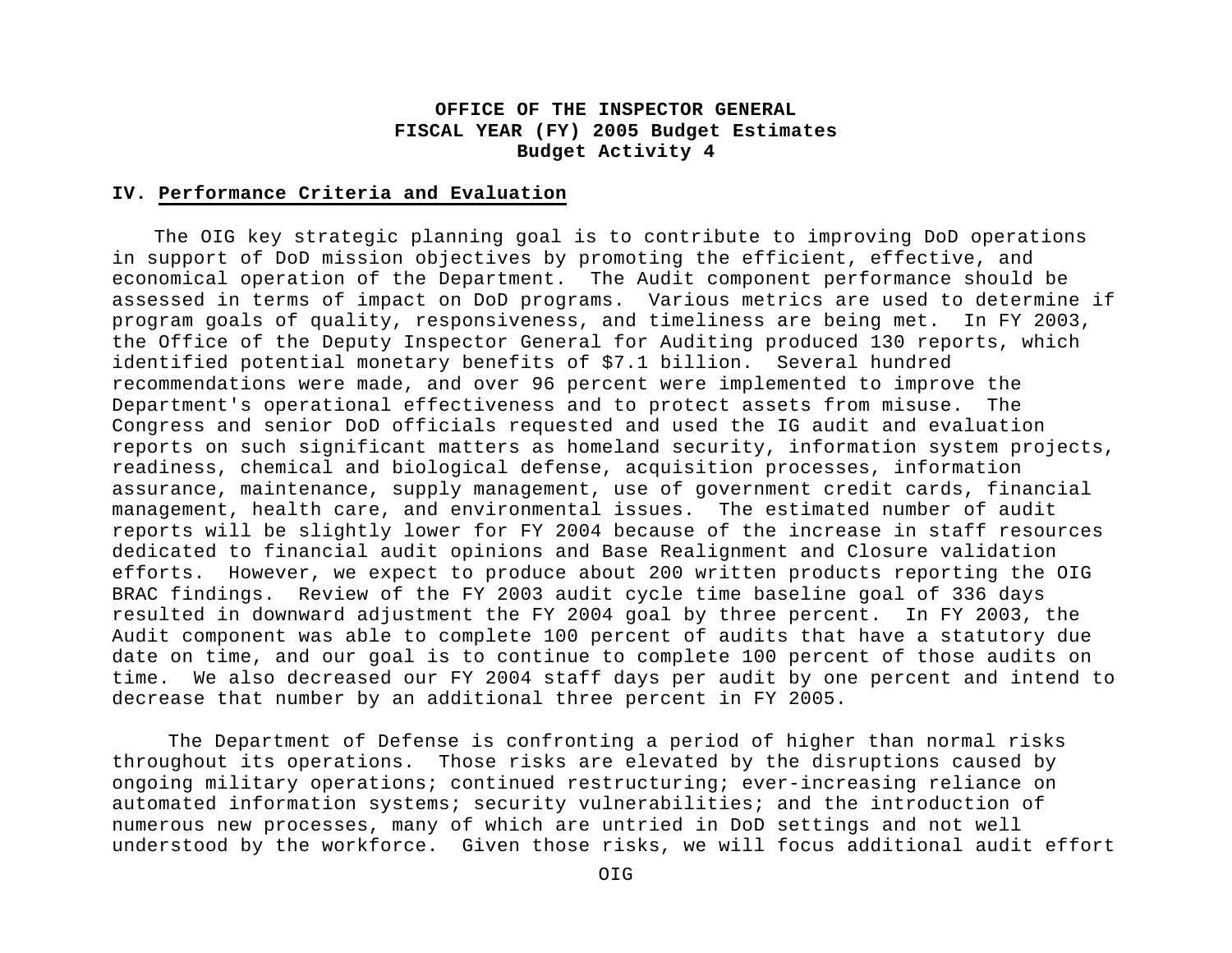## **IV. Performance Criteria and Evaluation**

on the high-risk areas like weapon and information systems acquisition, contract management, and inventory management. However, this is becoming increasingly difficult. The Chief Financial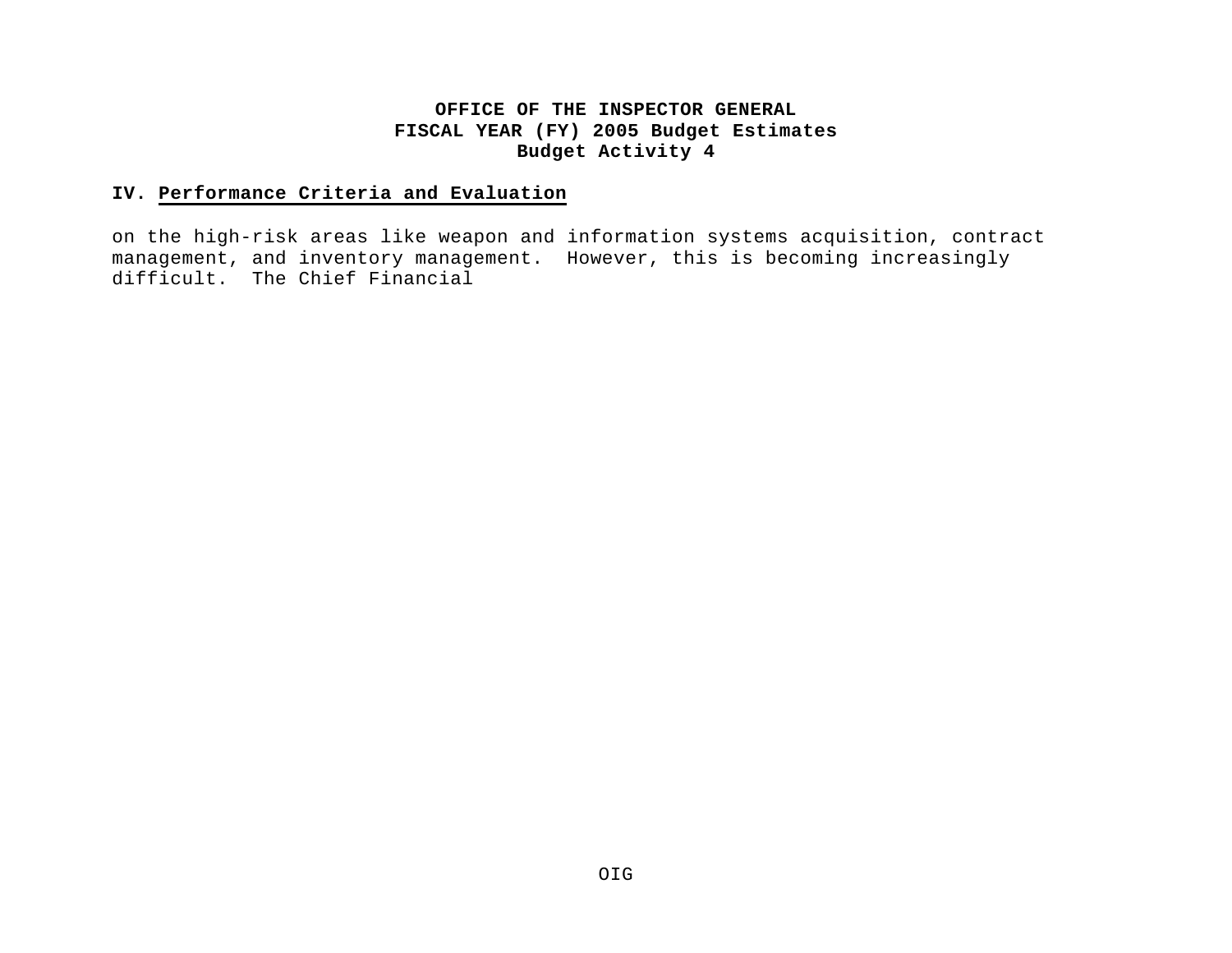#### **IV. Performance Criteria and Evaluation (continued)**

Officer's Act of 1990, as amended by the Federal Financial Management Act of 1994, necessitates a large recurring commitment of auditors. The Intelligence Authorization Act for FY 2002 requires the OIG to audit the form and content of the financial statements of the National Security Agency, National Geospatial-Intelligence Agency, and Defense Intelligence Agency. About 62 percent of our reports are required or requested by Congress, requested by senior DoD officials, or result from Hotline allegations of waste or abuse. These multiple "required" reviews limit resources for discretionary application to high-risk areas. The auditors are currently supporting 41 efforts to improve DoD processes which, while beneficial do not result in reports that can be reflected in IG productivity statistics. Also, supporting those efforts reduces the number of operational audits and evaluations. The budget request funds the mandatory financial statement auditing requirements, but the level of effort in other high-risk areas will be increasingly limited.

Previously, the Office of the Inspector General evaluated its investigative operations by the number of indictments, convictions, fines; the amount of recoveries and restitutions; and the number of administrative investigations conducted or oversighted. The goal of DCIS and its current measure of effectiveness is to conduct significant criminal investigations in support of crucial National Defense priorities. This is accomplished by: ensuring that investigative resources are effectively and efficiently utilized; placing primary emphasis on investigations of terrorism, product substitution/defective parts, cyber crime targeting the Defense Information Infrastructure, technology transfer, and other categories of fraud including bribery, corruption and major theft; and identifying offenders and/or detecting, disrupting, or dismantling the associated criminal activities.

It is difficult to quantify the results of criminal investigative operations. For example, in bribery and kickback cases, the dollar impact on the cost of a major contract is not readily identifiable, yet it is recognized that bribes and kickbacks undermine the integrity and efficiency of departmental programs and operations. The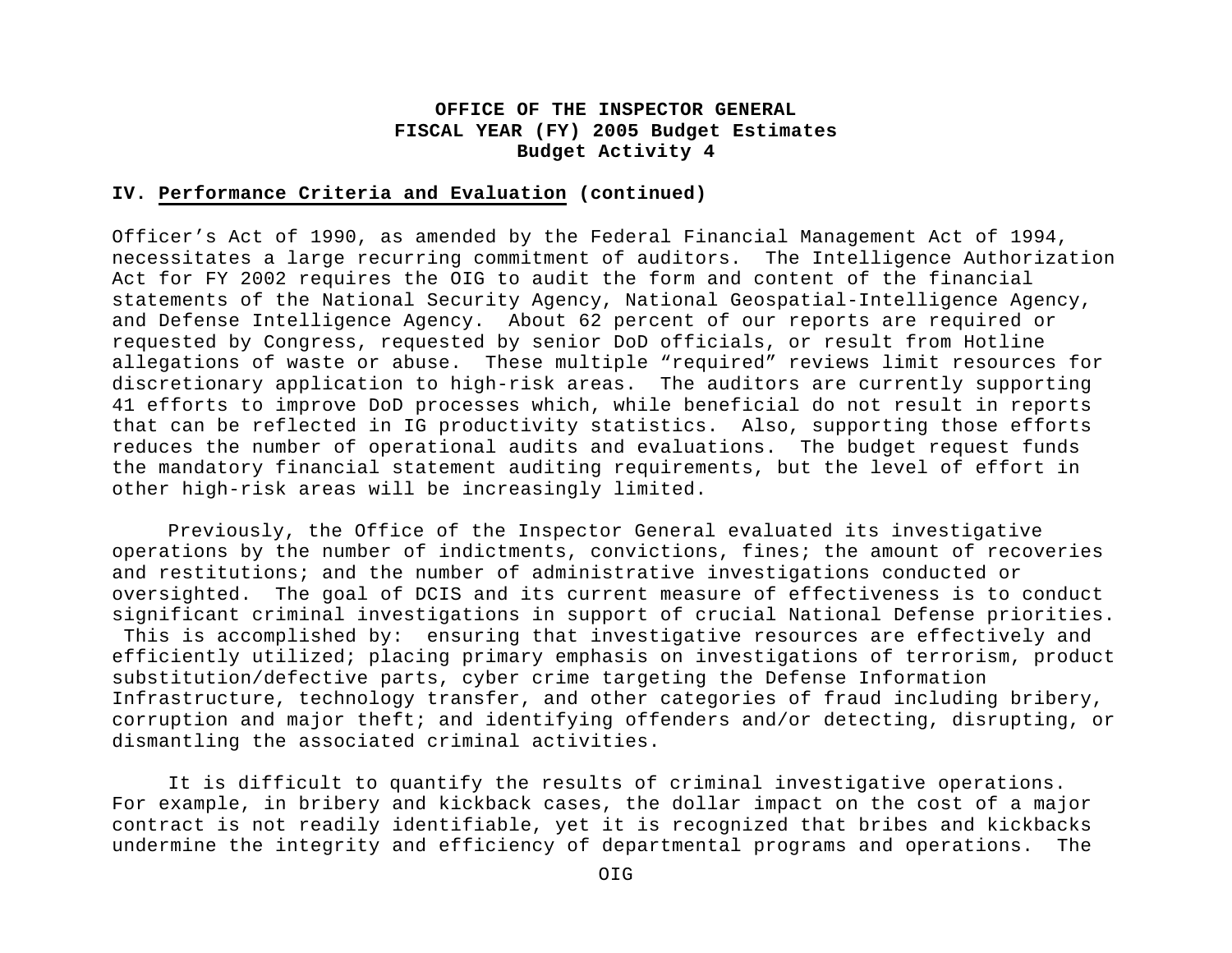#### **IV. Performance Criteria and Evaluation (continued)**

OIG also identifies areas of criminal vulnerability regarding Department of Defense activities and ensures that corrective actions are taken when deficiencies are detected. Another valuable byproduct of criminal investigative activities is the deterrent effect, which results from an awareness that violations of the law are vigorously pursued. The Office of the Inspector General attempts to ensure that appropriate administrative action is taken by the Department, whether or not prosecutions are obtained. The IG seeks to have disreputable contractors suspended or debarred and to recover whatever monies are due the Department.

In FY 2003, the Directorate for Military Reprisal Investigations completed 165 investigations and performed oversight reviews of 258 investigations by DoD components. Whistleblower protection for DoD service members, civilian appropriated and nonappropriated fund employees, and DoD contractor employees remains a major focus of the organization. Faced with a continuing increase in whistleblower reprisal allegations received by both the DoD and the Military Department Inspectors General, the Directorate for Military Reprisal Investigations strives to implement policies and efficiencies to improve the timeliness in processing and resolving such allegations. Furthermore, the Directorate continues to host training workshops on the conduct of military whistleblower reprisal investigations for representatives of the Military Services, the Joint Chiefs of Staff, and other defense agencies.

The Directorate for Civilian Reprisal Investigations is in the process of being staffed and therefore does not have any performance results to report or evaluate for FY 2003. The performance and evaluation criteria for this new directorate will be similar to the criteria used to evaluate the Directorate for Military Reprisal Investigations.

In FY 2003, the Directorate for Senior Official Investigations completed 52 investigations and performed oversight on 375 investigations by DoD components. Many of those investigations had significant media and congressional interest, with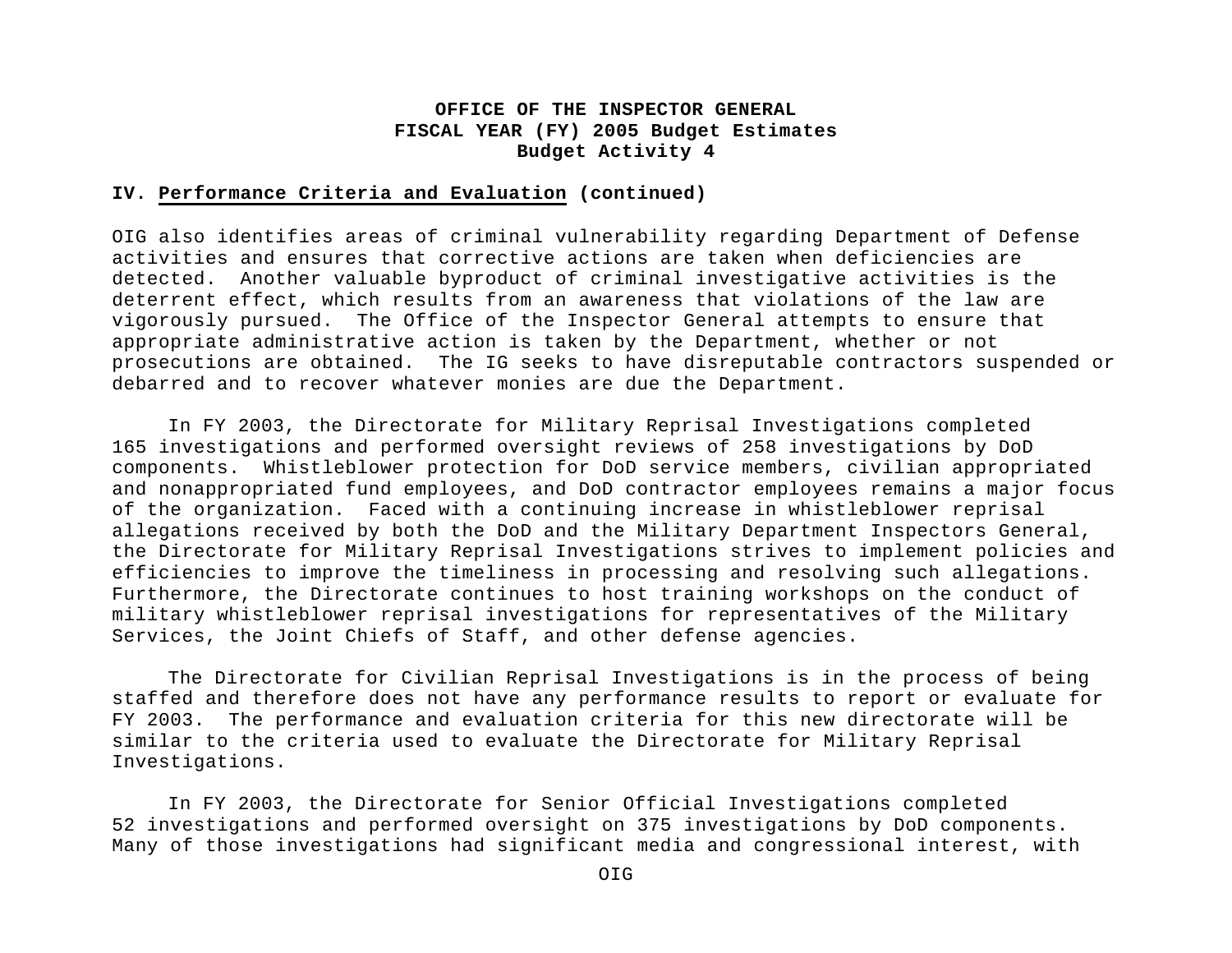#### **IV. Performance Criteria and Evaluation (continued)**

results provided directly to the Secretary of Defense. Recent examples in the area of senior official inquiries include substantiated allegations of using Government property for unauthorized purposes, taking official action for private gain, misusing enlisted aides, and taking unauthorized personnel actions. As part of its responsibility to fully inform the President and Senate of adverse information concerning senior officials being nominated for promotion, reassignment, or other action, the office conducted 2,769 name checks on DoD senior officials in the past year.

The criteria for evaluating Inspections and Policy operations are the reviews conducted, as measured by the number of reports issued; the Hotline activities reported; voluntary disclosures processed; subpoenas processed; and outcomes achieved.

 Inspections and Policy conducts evaluations of DoD-wide programs and reviews to ensure the quality of the performance of other DoD audit agencies, outside public accounting firms, DoD law enforcement and criminal investigative agencies, and other Defense activities. Inspectors and evaluators will seek outcomes that reduce risks even though it may take several

years to fully identify the outcomes. Inspectors and evaluators also participate in processes –- such as developing joint doctrine and training for Combatant Command IGs and reducing the DoD accident rate -- that do not result in separate formal reports. In FY 2003, the OIG issued 7 reports that contained recommendations for overall improvements and efficiencies in the audit process, as well as 5 final and one draft criminal investigative policy and oversight reports. These reviews help ensure the integrity and quality of audits and investigations of DoD programs, functions, missions, and contractors, each providing leadership increased confidence in audit reports and investigations results to promote the effective, efficient, and economical operations of the Department. There were 6 voluntary disclosures admitted and 5 closed, and 133 subpoenas issued. In FY 2003, the DoD Hotline handled an average of 1,200 calls and letters per month, reflecting an increase in workload of approximately 25% since September 11, 2001, with no increase in funding or staffing.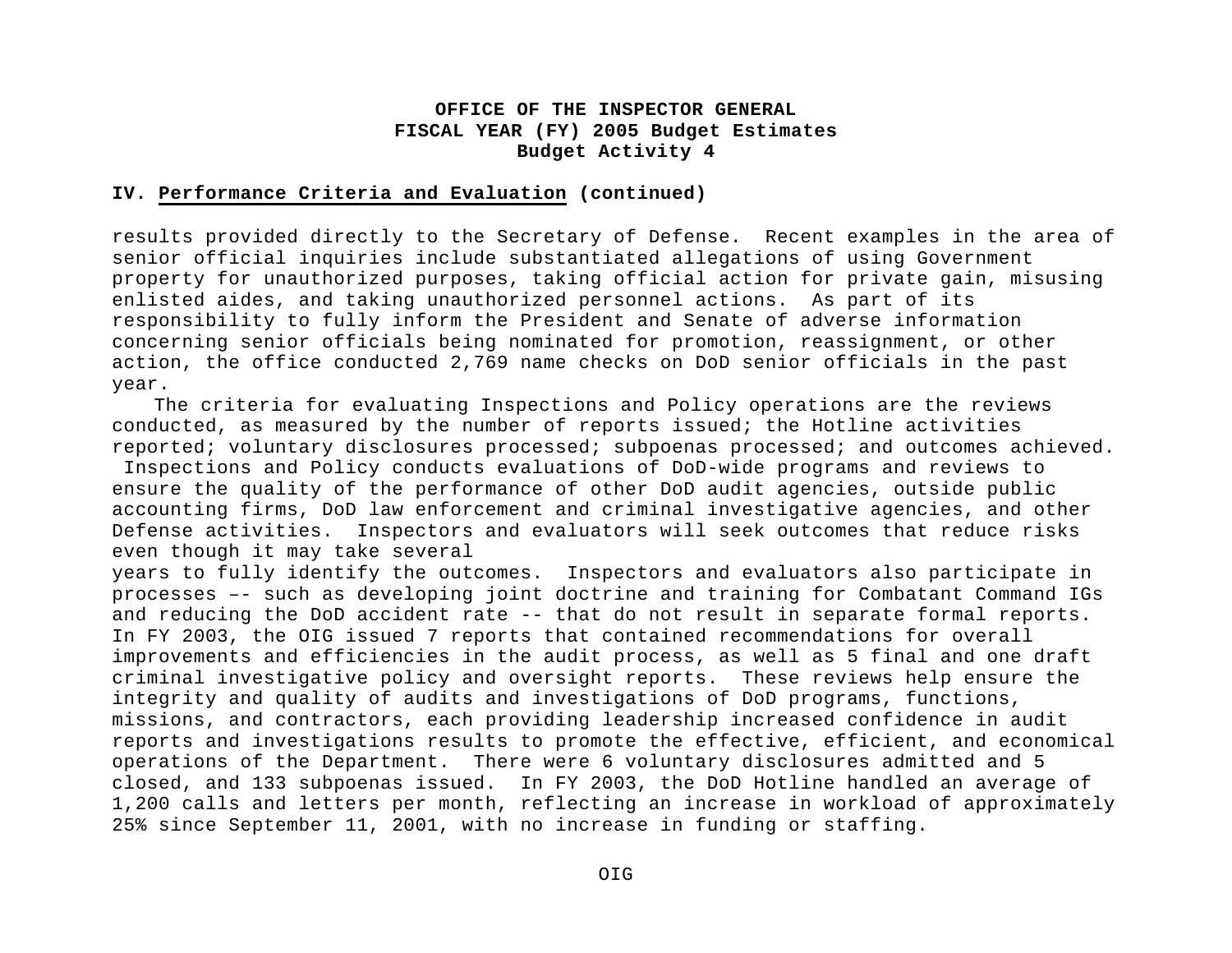#### **IV. Performance Criteria and Evaluation (continued)**

The Office of the Deputy Inspector General for Intelligence (ODIG-INTEL) focuses on assessing the efficient, effective, and appropriate use of intelligence personnel and resources with emphasis on support to the warfighter and national command authority. In FY 2003, ODIG-INTEL issued 14 intelligence evaluation and audit reports. Reports are provided to DoD leadership and to Congress on such critical issues as intelligence support to foreign materiel acquisition, Coalition Intelligence Disclosure Policy for the Global War on Terrorism, Security, Technology Protection, and Counterintelligence Inspections of DoD Research, Development, Test, and Evaluation facilities, Personnel Recovery, Combating Terrorism, and Joint Counter-proliferation Operations, and Force Protection for in-transit military forces.

In FY 2004, ODIG-INTEL will establish a continuing education goal for all ODIG-INTEL staff of 40 hours. All ODIG-INTEL auditors will meet the continuing professional education requirements set forth in the Government Standards (a minimum of 20 hours annually, and 80 hours every 2 years).

ODIG-INTEL will also establish and maintain an external and internal quality assurance program for the office, OIG components, and the Intelligence Community. ODIG-INTEL will continue quarterly meetings of the ICIG Forum and JIOCG to prevent duplication and overlap between the OIG, Service audit agencies, Military IGs, and other Intelligence Agencies components, or jointly with DoD intelligence agency IGs and Intelligence Community IG Forum members. ODIG-INTEL will continue to develop baseline data on all projects to determine a meaningful goal for average number of work hours. ODIG-INTEL is currently transitioning its project management information system to the DAMIS information management system. The average elapsed time from project start to final report issued between FYs 2001 and 2003 was 360 days. For FY 2004, ODIG-INTEL will plan, staff, and manage projects so that, on average, projects are completed within 330 days.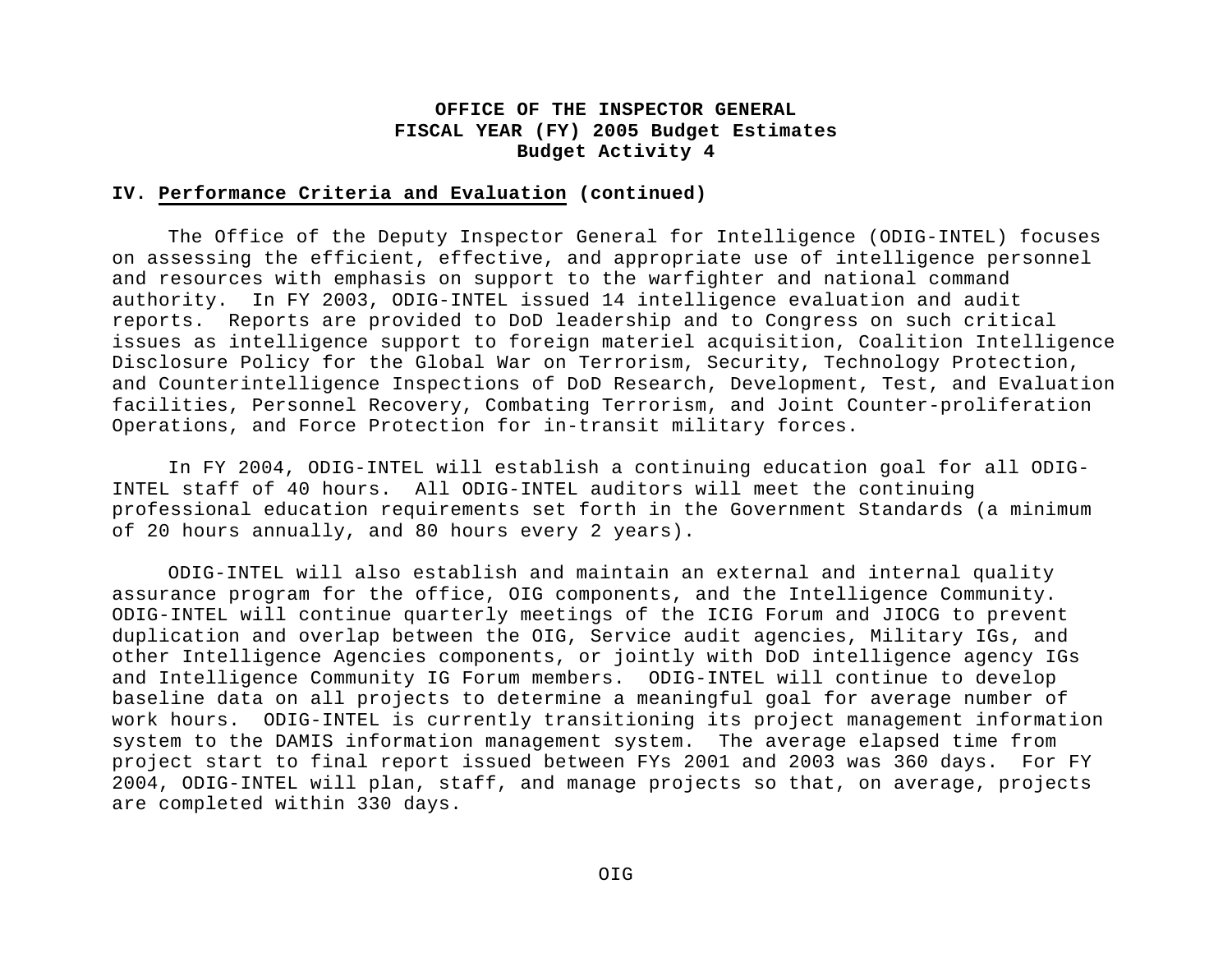## **IV. Performance Criteria and Evaluation (continued)**

|                                                         | FY 2003 | FY 2004  | FY 2005  |
|---------------------------------------------------------|---------|----------|----------|
|                                                         | Actual  | Estimate | Estimate |
| AUDIT                                                   |         |          |          |
| Reports issued                                          | 130     | 110      | 130      |
| Potential monetary benefits (\$ Billions)               | 7.1     | $\star$  | $\star$  |
| Audit cycle time: goal 3% reduction in FY 2004          |         |          |          |
| Staff days per Audit: goal 1% reduction in FY 2004      |         |          |          |
| GAO surveys and reviews processed                       | 200     | 210      | 210      |
| GAO draft and final reports processed                   | 361     | 325      | 325      |
| CRIMINAL INVESTIGATIONS                                 |         |          |          |
| Indictments and convictions                             | 684     | 670      | 670      |
| Fines/penalties/restitutions, etc. (\$ Millions)        | 671     | 65       | 65       |
| NONCRIMINAL INVESTIGATIONS:                             |         |          |          |
| Military Reprisal - Investigations opened               | 134     | 160      | 175      |
| Military Reprisal - Investigations closed               | 165     | 175      | 180      |
| Military Reprisal - Investigations oversighted          | 258     | 270      | 275      |
| Investigations of Senior Officials - opened             | 40      | 60       | 70       |
| Investigations of Senior Officials - closed             | 52      | 60       | 70       |
| Investigations of Senior Officials - oversighted        | 375     | 400      | 425      |
| INSPECTIONS/POLICY                                      |         |          |          |
| Audit oversight reports                                 | 10      | 10       | 10       |
| Criminal investigative policy and oversight reports     | 5       | 5        | 5        |
| Hotline calls/letters received                          | 14,000  | 14,500   | 15,000   |
| Substantive cases generated                             | 2,500   | 2,500    | 2,500    |
| Voluntary disclosures admitted                          | 6       | 6        | 6        |
| Voluntary disclosures closed                            | 5       | 8        | 8        |
| Annual monetary benefits from disclosures (\$ Millions) | 1.5     | 1.0      | $1.0$    |
| Subpoenas issued                                        | 133     | 175      | 175      |
| Inspection & Evaluation Reports                         | N/A     | 5        | 10       |
| Improved program effectiveness                          | N/A     | $\star$  | $\star$  |
| Potential monetary benefits from I&E (\$ Millions)      | N/A     | $\star$  | $\star$  |
| INTELLIGENCE                                            |         |          |          |
| Reports issued                                          | 14      | 17       | 20       |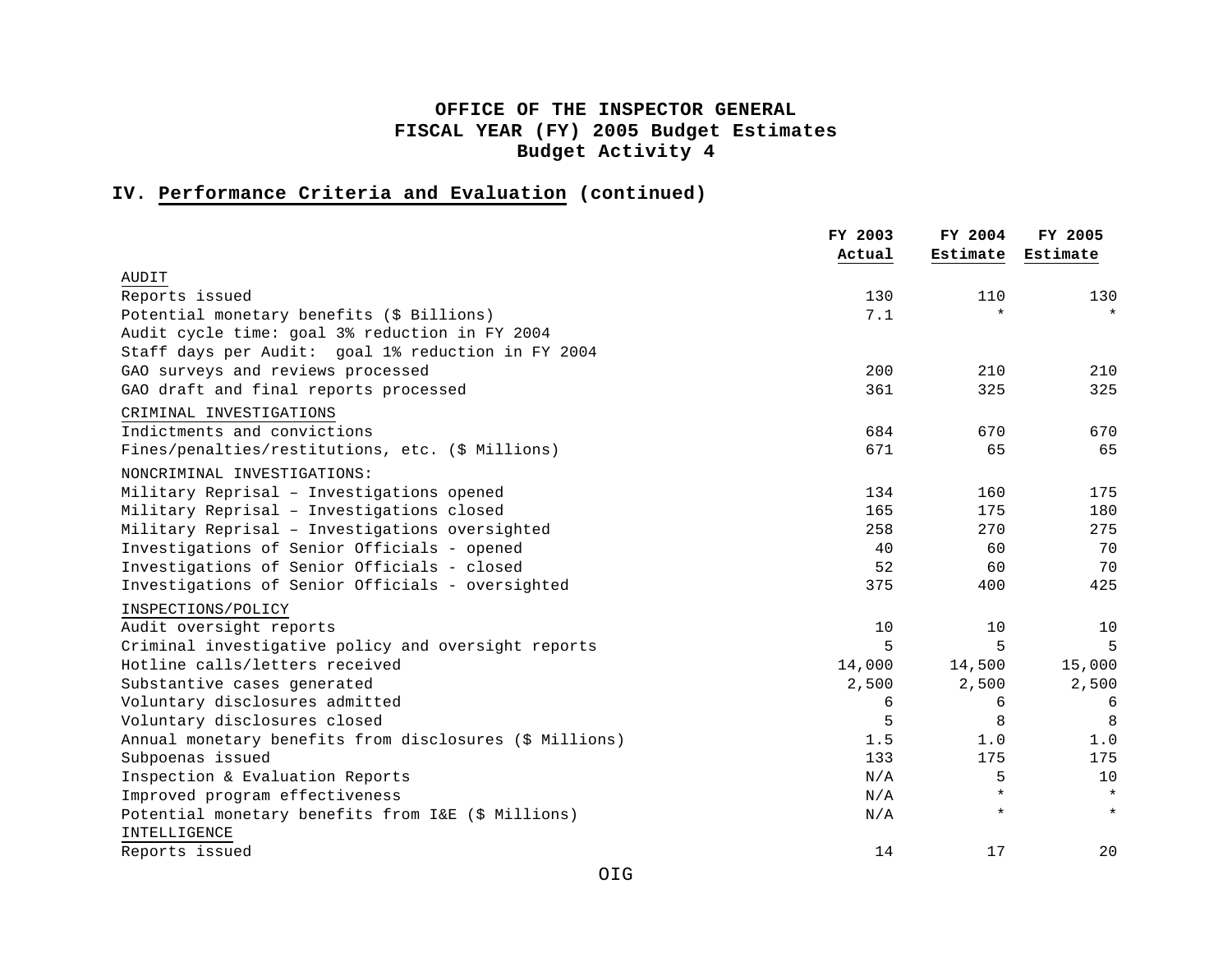## **IV. Performance Criteria and Evaluation (continued)**

|                                           | FY 2003 |                       | FY 2004 FY 2005  |
|-------------------------------------------|---------|-----------------------|------------------|
|                                           | Actual  | Estimate Estimate     |                  |
| Potential monetary benefits (\$ Millions) |         | $\Omega$ and $\Omega$ | $\mathbf{\star}$ |

\*In some cases, the outputs and outcomes cannot be reliably estimated.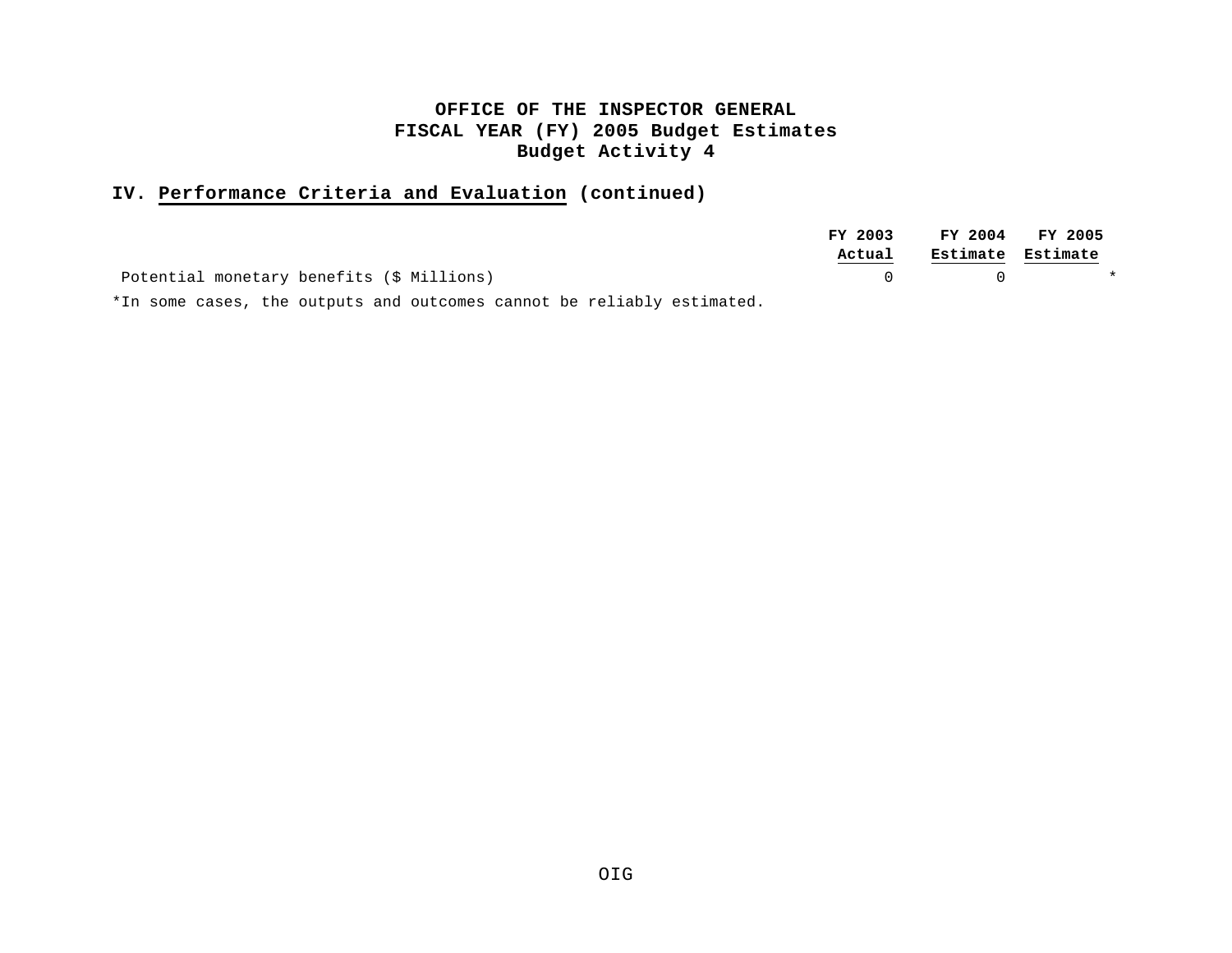# **V. Personnel Summary**:

|                                          |              |              |              | Change       | Change       |  |
|------------------------------------------|--------------|--------------|--------------|--------------|--------------|--|
|                                          | FY 2003      | FY 2004      | FY 2005      | FY 2003/2004 | FY 2004/2005 |  |
| Active Military End Strength (Total)     | 27           | 29           | 29           | $\Omega$     | 0            |  |
| Officer                                  | 27           | 29           | 28           | $\Omega$     | $-1$         |  |
| Enlisted                                 | 0            | $\mathbf 0$  | $\mathbf 1$  | $\mathbf 0$  | $+1$         |  |
| Civilian End Strength (Total)            | 1,20<br>9    | 1,347        | 1,480        | $+138$       | $+133$       |  |
| U.S Direct Hire                          | 1,20<br>8    | 1,346        | 1,479        | $+138$       | $+133$       |  |
| Foreign National Indirect Hire           | $\mathbf{1}$ | $\mathbf{1}$ | $\mathbf{1}$ | $\Omega$     | $\mathbf 0$  |  |
| Active Military Average Strength (Total) | 29           | 29           | 29           | $\mathbf 0$  | $\mathbf 0$  |  |
| Officer                                  | 27           | 29           | 28           | $\mathbf 0$  | $-1$         |  |
| Enlisted                                 | 0            | $\mathbf 0$  | 1            | $\Omega$     | $+1$         |  |
| Civilian Workyears (Total)               | 1,18<br>4    | 1,282        | 1,459        | $+98$        | $+177$       |  |
| U.S. Direct Hire                         | 1,18<br>3    | 1,281        | 1,458        | $+98$        | $+177$       |  |
| Foreign National Indirect Hire           | 1            | 1            | 1            | $\mathbf 0$  | 0            |  |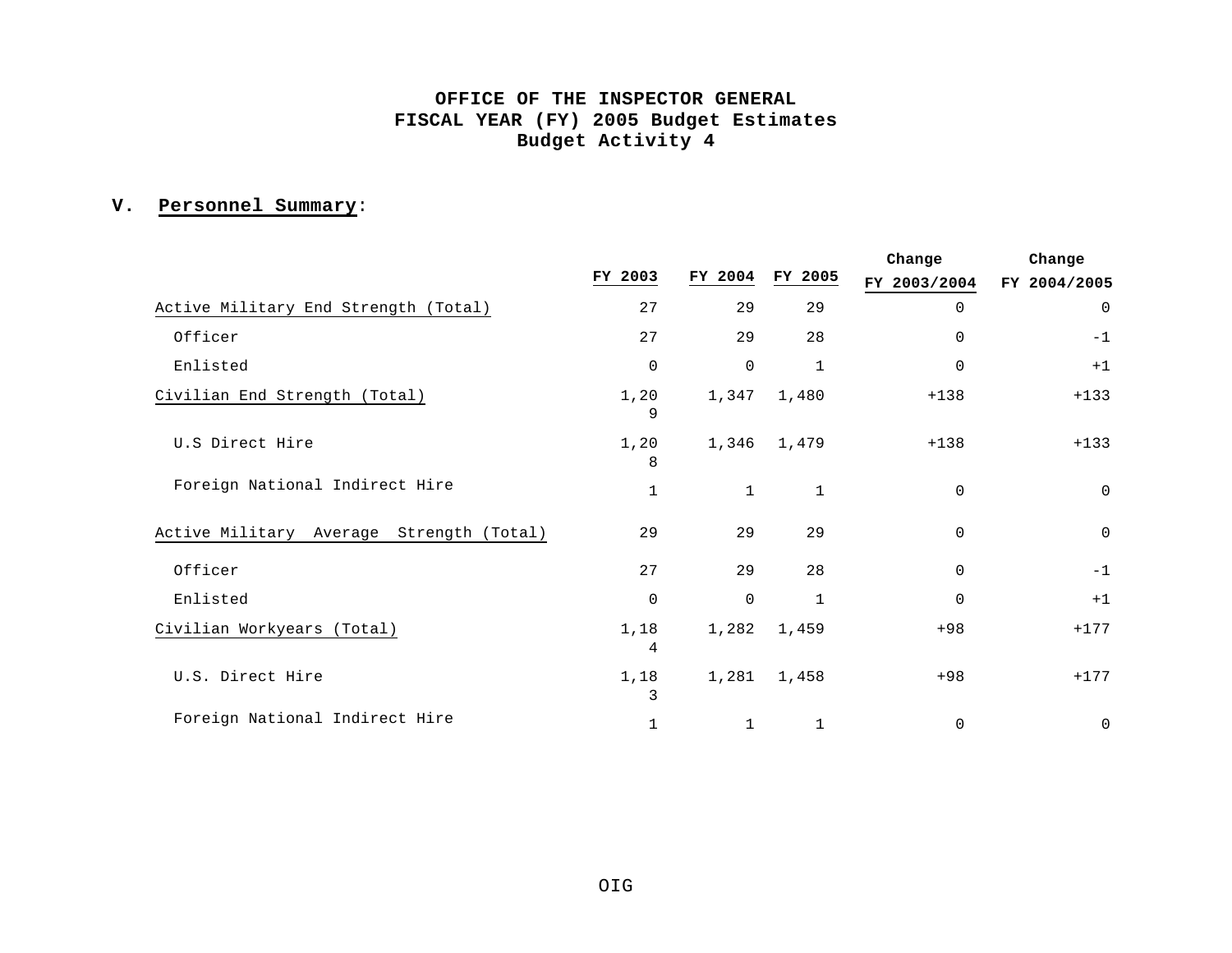# **VI. OP 32 Line Items as Applicable (Dollars in Thousands):**

i

|                                           |                          | Change                        |                          |                            | Change                 |                          |                            |
|-------------------------------------------|--------------------------|-------------------------------|--------------------------|----------------------------|------------------------|--------------------------|----------------------------|
|                                           |                          | FY 2003/FY 2004               |                          |                            | FY 2004/FY 2005        |                          |                            |
|                                           | FY 2003<br><b>ACTUAL</b> | <b>PRICE</b><br><b>GROWTH</b> | PROGRAM<br><b>GROWTH</b> | FY 2004<br><b>ESTIMATE</b> | PRICE<br><b>GROWTH</b> | PROGRAM<br><b>GROWTH</b> | FY 2005<br><b>ESTIMATE</b> |
| Exec, General and Spec<br>Schedule        | 117,760                  | 4,850                         | 7,863                    | 130,473                    | 2,807                  | 15,943                   | 149,223                    |
| Wage Board                                | 47                       | 2                             | 0                        | 49                         | $\mathbf{1}$           | $\Omega$                 | 50                         |
| Benefits to Former Employees              | $\Omega$                 | $\Omega$                      | 0                        | 0                          | $\Omega$               | $\Omega$                 | 0                          |
| Voluntary Separation Inc Pay <sup>1</sup> | $\Omega$                 | $\Omega$                      | $\mathbf 0$              | $\Omega$                   | $\Omega$               | $\Omega$                 | $\Omega$                   |
| Disability Compensation                   | 481                      | $\Omega$                      | 11                       | 492                        | $\Omega$               | $-30$                    | 462                        |
| TOTAL CIVILIAN PERSONNEL<br>COMPENSATION  | 118,288                  | 4,852                         | 7,874                    | 131,014                    | 2,808                  | 15,913                   | 149,735                    |
| Travel                                    | 5,825                    | 76                            | 2,514                    | 8,415                      | 109                    | 3,180                    | 11,704                     |
| GSA Managed Equipment                     | 69                       | 1                             | 3                        | 73                         | 1                      | 106                      | 180                        |
| Other Fund Purchases                      |                          |                               |                          |                            |                        |                          |                            |
| Defense Public & Printing                 | 100                      | $-2$                          | 4                        | 102                        | $\Omega$               | 1                        | 103                        |
| DISA Info Services                        | 16                       | 0                             | $-4$                     | 12                         | 0                      | 0                        | 12                         |
| DISA Communications Svcs                  | 104                      | 0                             | 517                      | 621                        | $\Omega$               | 4                        | 625                        |
| <b>DFAS</b>                               | 364                      | 52                            | 211                      | 627                        | 27                     | $-10$                    | 644                        |
| Defense Security Service                  | 230                      | 7                             | $-237$                   | $\Omega$                   | $\Omega$               | $\Omega$                 | $\overline{0}$             |
| TOTAL OTHER FUND                          | 814                      | 57                            | 491                      | 1,362                      | 27                     | $-5$                     | 1,384                      |
| Transport - Commercial Land               | 172                      | 2                             | 166                      | 340                        | 5                      | 18                       | 363                        |
| Other Purchases                           |                          |                               |                          |                            |                        |                          |                            |
| Foreign National Indirect                 | 42                       | 2                             | 18                       | 62                         | 2                      | 0                        | 64                         |
| Rent Payments to GSA                      | 11,532                   | 196                           | 1,485                    | 13,213                     | 198                    | 177                      | 13,588                     |

 $^1$  DASD(CPP) promulgated NSPS VERA/VSIP policy on 12-30-03. DoD OIG Comptroller submitted OIG OP-5 data to OUSD(C) before DoD IG determined to offer VERA/VSIP. Estimated cost of VSIP is \$1.5M in FY 2004 and \$1.5M in FY 2005.